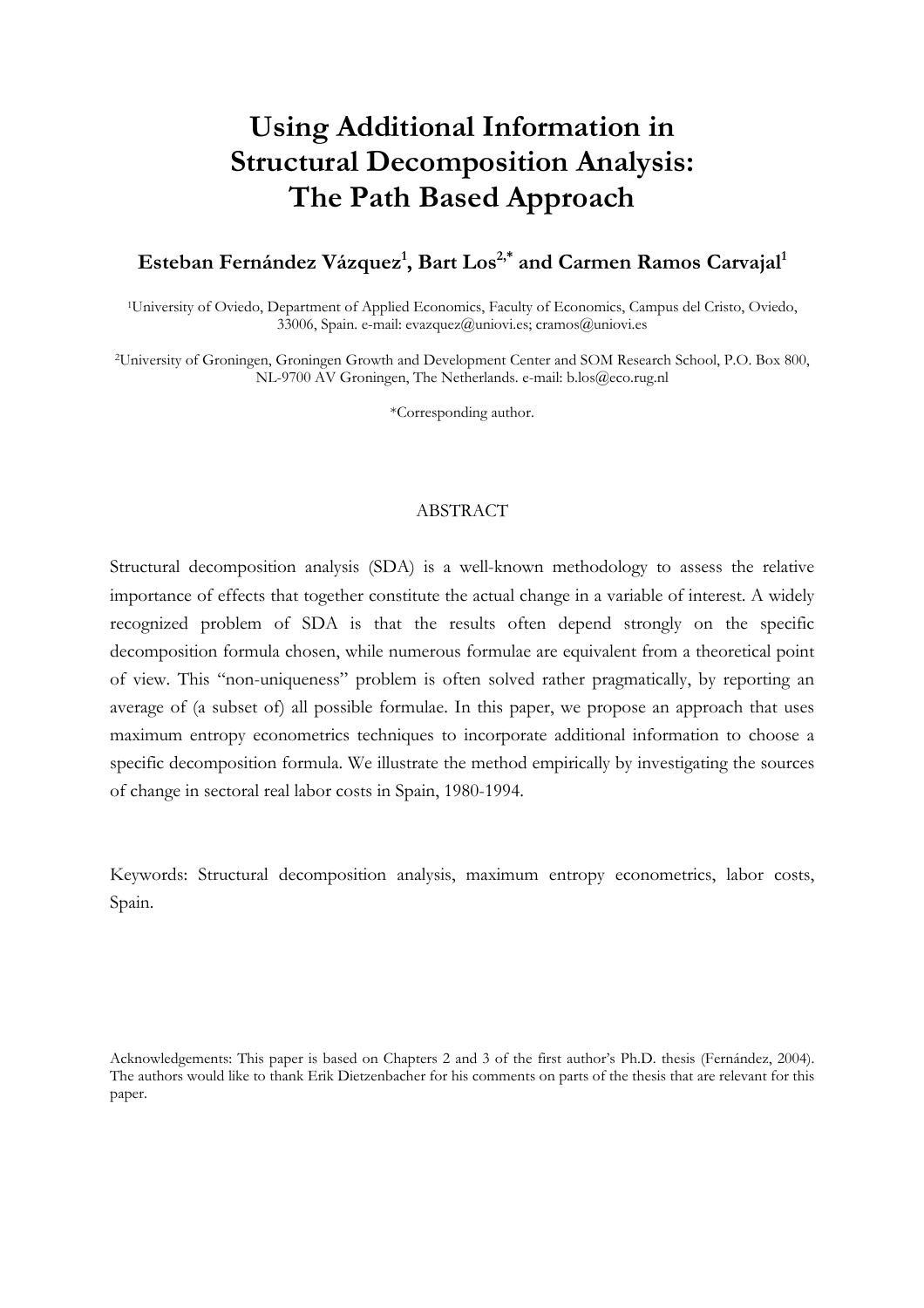#### **1. Introduction**

1

A most basic input-output model allows to predict (*ex ante*) to what extent gross output levels are affected by changes in the final demand vector or the input-output matrix. In fact, the first inputoutput tables were constructed to make such impact analyses possible. The same basic model enables us to assess *ex post* the actual contributions of changes in these underlying factors to observed changes in gross output levels. The latter type of analysis has been coined structural decomposition analysis (SDA). An extensive overview of the methodology and its relatively early applications was provided by Rose & Casler (1996). More recent applications of different sorts include De Haan (2001), Hoekstra & Van den Bergh (2002) and Dietzenbacher *et al*. (2000, 2004). As was shown by Dietzenbacher & Los (1998, 2000), typical SDA results should be taken with care, because several methodological problems pertain to the techniques employed. This paper aims at providing a new perspective on the so-called "non-uniqueness" problem. Dietzenbacher & Los (1998) showed that this problem, which will be outlined below, is not only of theoretical interest. It is also an issue that is important in an empirical sense. Relative contributions of distinct sources of change (such as final demand change and changes in input coefficients, in the above-mentioned simple example) were shown to depend considerably on the specific decomposition form chosen.

If one decomposition form would be preferable over the others, the problem would not be relevant. Dietzenbacher & Los (1998) argue that the number of theoretically equivalent forms amounts to *n*!, in which *n* represents the number of distinct sources of change. Their admittedly pragmatic solution is to present averages of results obtained for all decomposition forms. They also show that it is often defendable from an empirical point of view to report averages over a well-defined small subset of forms. Nevertheless, an explicit choice for a specific decomposition form, or in other words, a specific attribution of interaction terms to the distinct sources of change is not made.

This paper proposes a different perspective. We argue that any available additional information for periods inbetween the initial and final time period considered can be used to divide the interaction terms in a way that fits the data better than implied by simply taking averages. The additional data are used in a Maximum Entropy (ME) estimation procedure to arrive at parameter estimates that together specify a unique division of the interaction terms.<sup>1</sup>

The paper is organized as follows. In Section 2, we present the "non-uniqueness" problem in SDA in formal terms. An illustration of a simple decomposition analysis with two determinants shows that the two single decomposition forms are special cases of a much broader class of divisions of the interaction term introduced in Section 3. So is the average, but this only holds for

<sup>1</sup> Maximum Entropy econometrics and strongly related Cross Entropy methods have been used in an intersectoral setting before. See, for example, Golan *et al*. (1994) and Robinson *et al*. (2001) for methods to estimate missing data in input-output tables and social accounting matrices.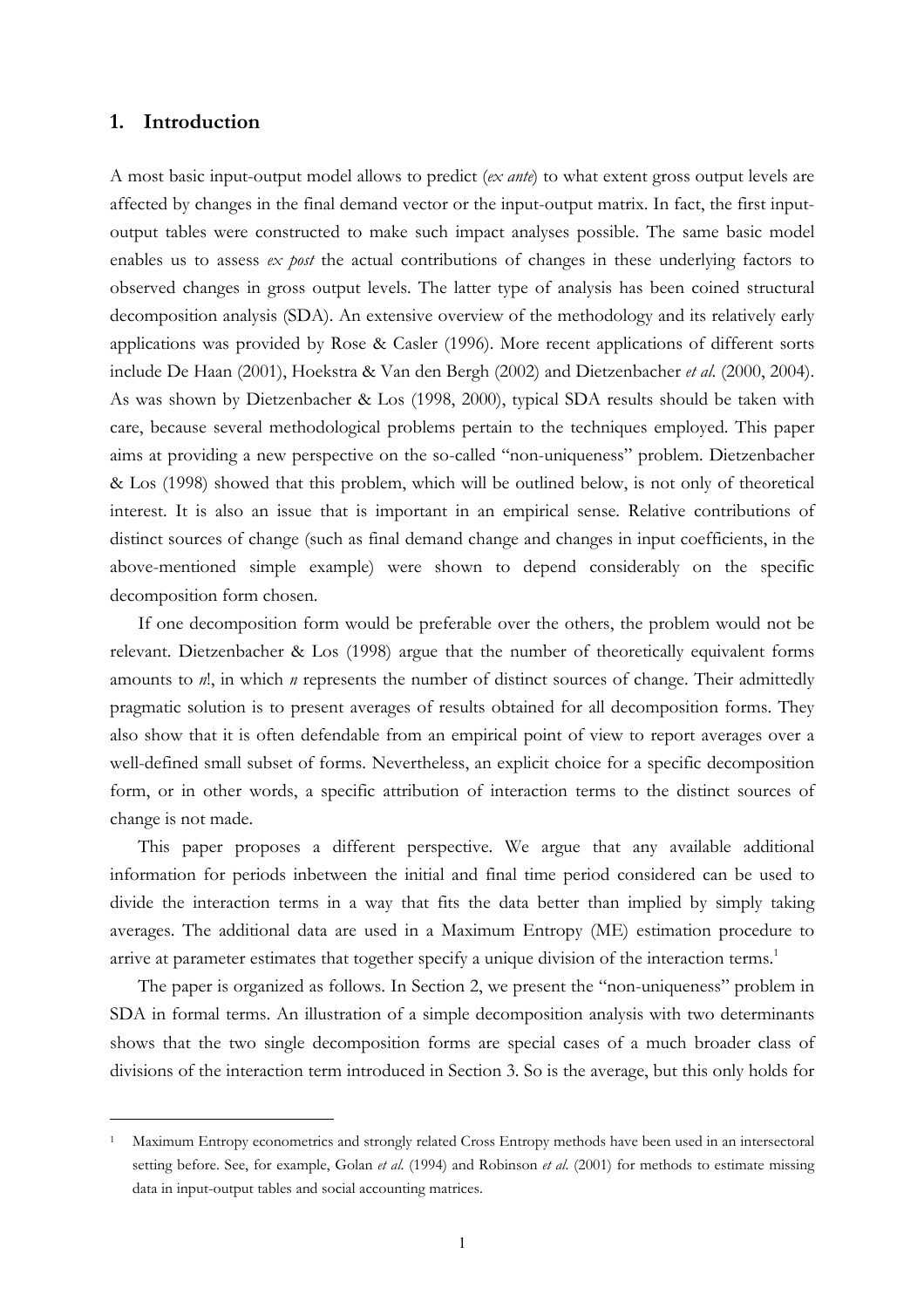the case with two determinants. We will show that the class can be represented by two simple equations. Specific divisions of the interaction term are characterized by two parameters. We will also show that the appoach can relatively easily be generalized to cases with more than two determinants. In Section 4, the principles of ME estimation are highlighted, and we show how ME estimation techniques can be used to estimate the parameter of interest in solving the "nonuniqueness" problem in SDA. Section 5 is devoted to a discussion of two types of additional information that can be used to implement the ME approach. In Section 6 we present an empirical illustration of the approach. We will study changes in sector-level labor costs in Spanish sectors between 1980 and 1994. Our aim is to assess the importance of sector-specific changes in the labor costs per unit of output on the one hand, and structural effects as a consequence of changes in the matrix of input coefficients and the vector of final demands on the other. We show that the most likely division of the interaction term within the class of divisions considered often deviates substantially from the average of all forms analyzed by Dietzenbacher & Los (1998), among others. Consequently, the shares of the total change attributed to specific determinants will be different as well. Section 7 concludes.

#### **2. The Non-Uniqueness Problem**

1

In input-output analysis, the most basic equation is **q**=**Lf**. Sectoral gross output levels **q** are expressed as the product of the Leontief inverse matrix **L** and the vector of sectoral final demand levels **f**. Differences in gross output levels (be it over time or over countries or regions) can thus be due to differences in the values contained in the Leontief inverse and/or to differences in the final demand levels. The basic aim of SDA is to quantify the part of the differences in **q** that can be attributed to differences in **L** and the part caused by differences in **f**. Because this problem is very much alike problems encountered in other subdisciplins in economics, we prefer to explain the more traditional approaches and our new approach in terms of a more general notation.<sup>2</sup>

 Assume that the value of an endogenous variable *z* is given as the product of a set of *n* exogenous variables (or, determinants)  $x_1, x_2, ..., x_n$ <sup>3</sup> That is:

$$
z = x_1 x_2 ... x_n \tag{1}
$$

<sup>2</sup> Actually, Fernández (2004, Chapter 4) offers an application of our methodology to a shift-share analysis of employment growth in Spanish regions.

<sup>&</sup>lt;sup>3</sup> The endogenous and exogenous variables can be represented by scalars, vectors and/or matrices. Throughout the paper, we adopt the convention that scalars are represented by italic lowercase symbols, (column) vectors by lowercase bold symbols and matrices by bold capitals. Primes denote transposition and hats indicate diagonal matrices.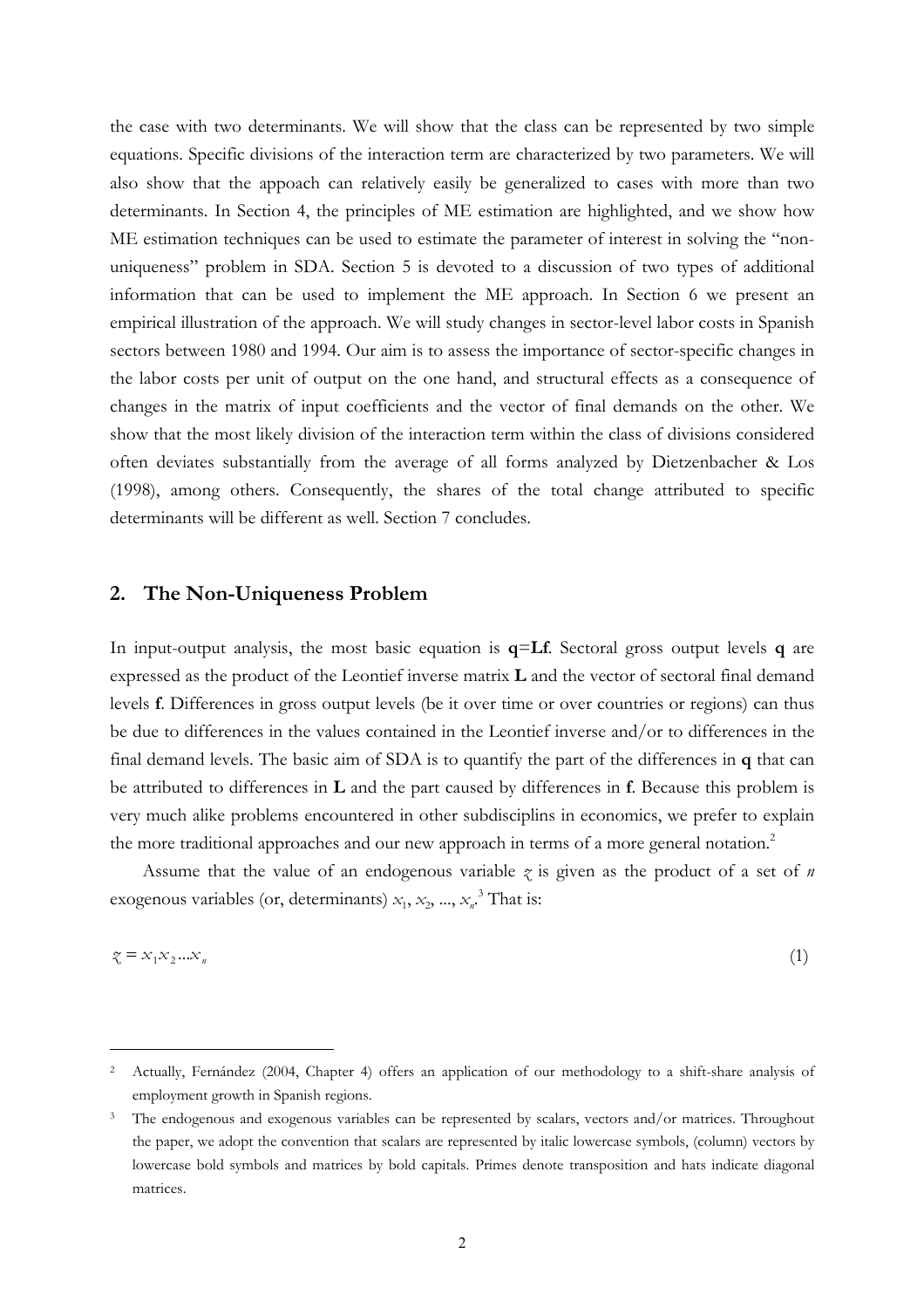A fundamental assumption is that the exogenous variables can be assumed to be independent, not only in a mathematical sense (see Dietzenbacher and Los, 2000, for an account of problems related to mathematical dependency of determinants) but also from an economic-theoretical viewpoint. That is, we assume that each determinant could change without an necessarily accompanying change in the values of one or more of the other determinants.

Without loss of generality, we will assume that the difference in  $\gamma$  to be studied relates to a difference over time. Denoting the value of  $\zeta$  in the initial period 0 by  $\zeta^0$  and its value in the final period 1 as  $z^1$ , we can write

$$
z^{0} = x_{1}^{0} x_{2}^{0} ... x_{n}^{0}
$$
 (2)

$$
z^{1} = x_{1}^{1} x_{2}^{1} ... x_{n}^{1}
$$
 (3)

To decompose the change in *z*, two approaches can be chosen. First, the *ratios* between the lefthand sides and the right-hand sides of equations (3) and (2) provide the starting point for a multiplicative decomposition form. In an input-output context, this approach was rather recently introduced by Dietzenbacher *et al*. (2000). We will not pursue this approach in this paper, however. Instead, we will focus on the probably more popular additive decomposition form, which is based on the *differences* between the left-hand sides and the right-hand sides of equations (3) and (2). We obtain:

$$
\Delta \chi = \chi^1 - \chi^0 = x_1^1 x_2^1 ... x_n^1 - x_1^0 x_2^0 ... x_n^0
$$
\n(4)

The objective of additive decomposition analyses is now to express the value of the left-hand side as the sum of the respective effects of every determinant  $x_i$ :

$$
\Delta z = \Delta x_t \text{ effect} + \Delta x_2 \text{ effect} + ... + \Delta x_n \text{ effect}
$$
\n(5)

To explain the nature of the non-uniqueness problem that emerges, we rely on the case in which  $n=2$ . For notational convenience, we will denote the exogenous variables by *x* and *y*. Hence, we have:

$$
z = xy \tag{6}
$$

and

$$
\Delta z = z^1 - z^0 = x^1 y^1 - x^0 y^0 \tag{7}
$$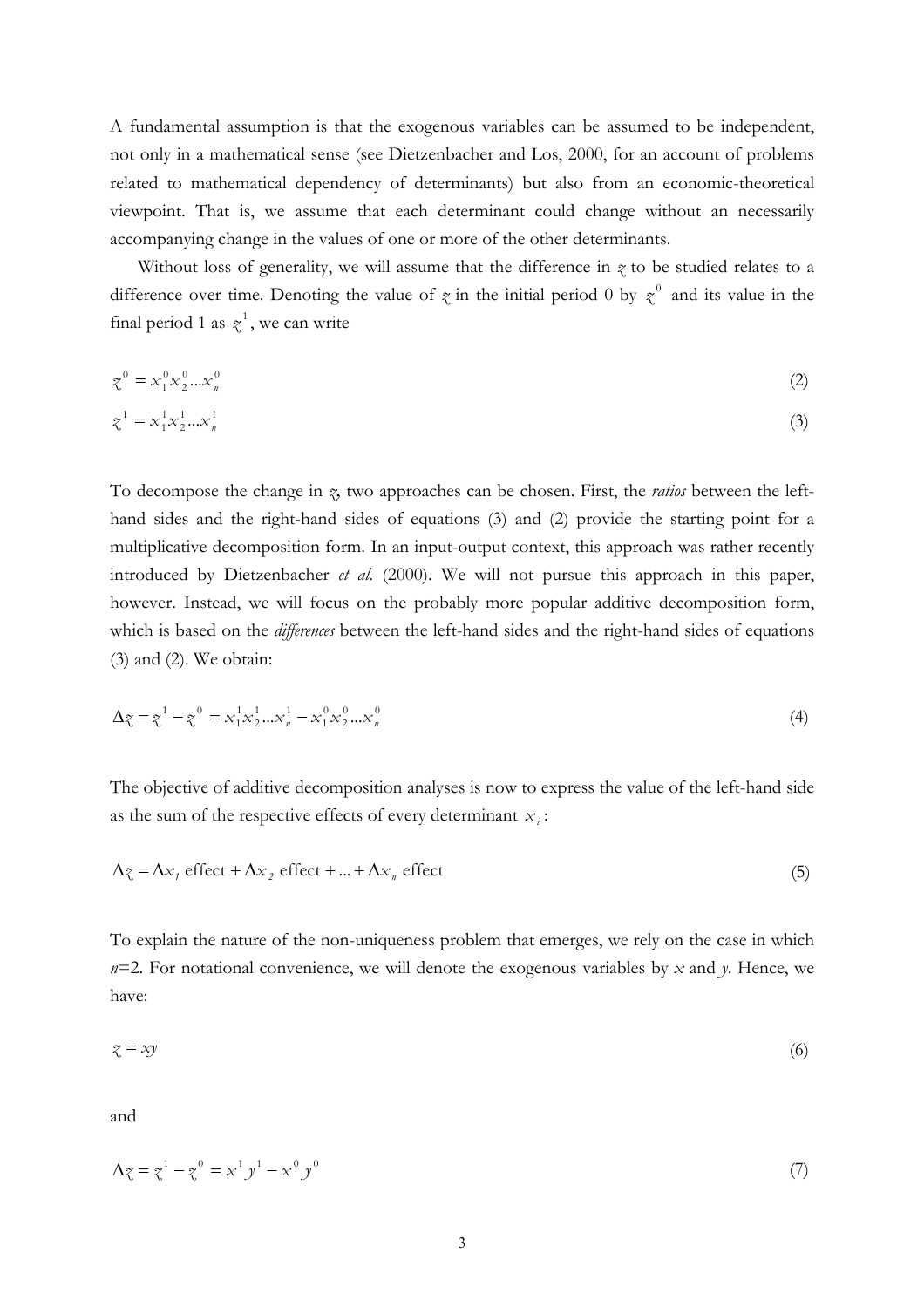Now, we can obtain the equivalent of equation (5) by adding and subtracting  $x^0 y^1$  in (7), obtaining:

$$
\Delta z = x^1 y^1 - x^0 y^0 + x^0 y^1 - x^0 y^1 = (x^1 - x^0) y^1 + x^0 (y^1 - y^0)
$$
\n(8)

and:

$$
\Delta z = \Delta x y^1 + x^0 \Delta y \tag{9}
$$

The first term on the right side of (9) represents the effect of changes in *x* to the actual change in *z*, and the second term quantifies the contribution of changes in variable *y*. The problem arises because different contributions could have been obtained if we had added and subtracted  $x^1 y^0$ in (7) instead of  $x^0$   $y^1$ . In this case, we would have obtained:

$$
\Delta z = \Delta x y^0 + x^1 \Delta y \tag{10}
$$

The contributions of changes in *x* and *y* as obtained by expressions (9) and (10) can differ quite a bit and choosing one of them is an arbitrary decision.<sup>4</sup> As a pragmatic solution, authors have traditionally applied average solutions of expressions (9) and (10). As Dietzenbacher & Los (1998) pointed out, this is equal to using midpoint weights if and only if two determinants are discerned.

$$
\Delta z = \Delta x y^{(\frac{1}{2})} + x^{(\frac{1}{2})} \Delta y \tag{11}
$$

where,

$$
x^{(\frac{1}{2})} = \frac{x^0 + x^1}{2} \quad \text{and} \quad y^{(\frac{1}{2})} = \frac{y^0 + y^1}{2}
$$
 (12)

We only consider "exhaustive" decomposition forms, which implies that the full effect is attributed to changes in the exogenous determinants. An example of a "non-exhaustive" or "approximate" (Dietzenbacher & Los, 1998) decomposition form is  $\Delta z = \Delta x y^0 + x^0 \Delta y + \Delta x \Delta y$ . The last term is often labelled the "interaction effect". In some cases, approximate forms may be preferred over exhaustive forms, for example if a clear economic interpretation can be given to the interaction term. If *n*>2, however, approximate decompositions will contain a number of interaction terms, for which no straightforward interpretation is available. In such cases, we feel that exhaustive decomposition forms are most appropriate.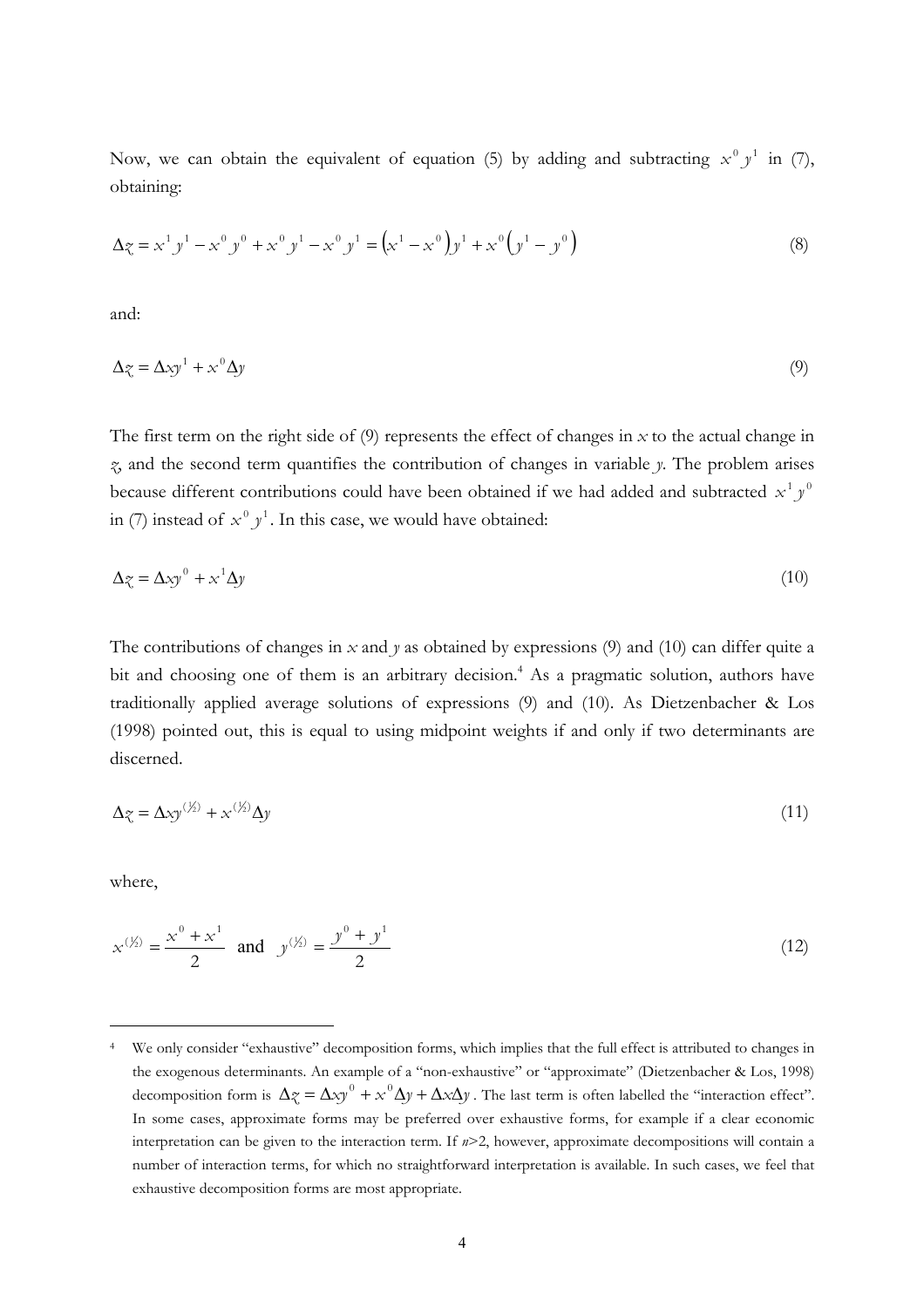This discussion is graphically summarized by Figure 1, which was originally proposed by Sun (1998). In period 0, the value of  $\zeta$  is represented by the small lower left rectangle (O<sub>*y*</sub><sup>0</sup>A $x$ <sup>0</sup>). In period 1, it is given by the surface of the larger rectangle  $Oy<sup>1</sup>Cx<sup>1</sup>$ . It is undisputable that the parts of the change given by the rectangles  $x^0$ AD $x^1$  and  $y^0y^1$ BA should be attributed to the growth of *x* and  $\gamma$ , respectively. The whole issue is about the treatment of the upper right rectangle (ABCD), the interaction effect. Equation  $(9)$  suggests to attribute it completely to the change in  $x$ , whereas equation (10) would attribute it completely to the change in *y*. Consequently, the contributions for *x* and *y* obtained by both expressions can imply remarkable differences. The actual size of the difference depends on the size of the interaction term. The larger its size, the larger the variability among the results.

#### **Figure 1. Polar and straight-line paths**



The specification of a temporal path for the determinants implies a particular decomposition form to split-up the interaction term. We will get back to the issue of temporal paths in much more detail in the next section. For now, it should be noted that path  $PP_1$  would mean that the effect of determinant *x* would be  $\Delta xy^0$ , and the effect of determinant *y* would be  $x^1\Delta y$ . If we suppose that the temporal path between the initial and the final period is path  $PP_2$ , the respective contributions for determinants *x* and *y* would be  $\Delta xy^1$  and  $x^0 \Delta y$ . Taking the average of these two alternative paths would imply an equal division of the interaction rectangle. It can easily be seen that taking the midpoint weights would yield an identical result. This result is also attained by Sun's (1998) method, which amounts to attribute halves of the interaction effect to the effects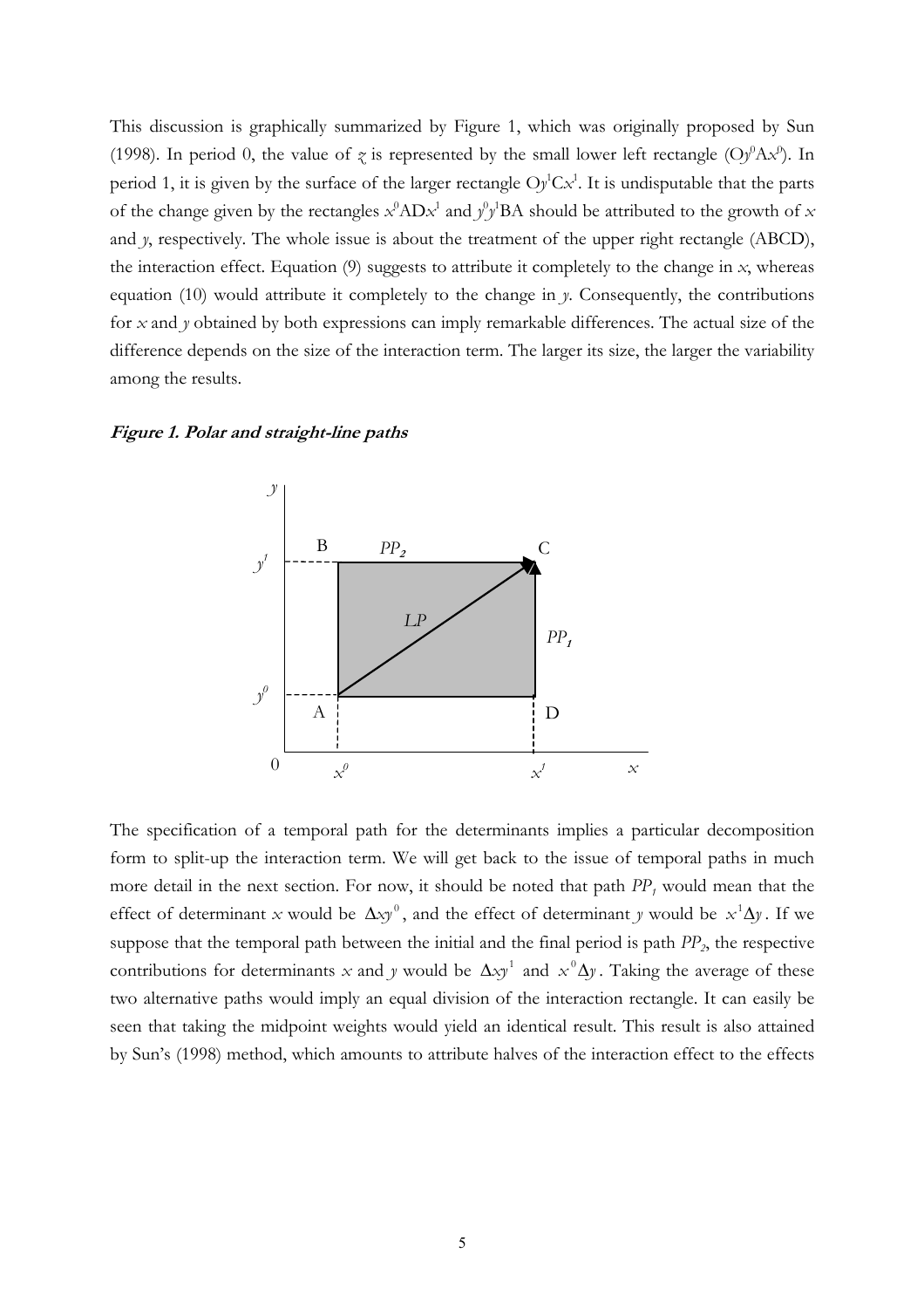of changes in the two determinants. This amounts to drawing a straight line  $(LP)$  from  $(x^0, y^0)$  to  $(x^1, y^1).$ <sup>5</sup>

In the general case, in which  $\chi$  is the product of *n* determinants, the number of possible basic decompositions such as those corresponding to  $PP_1$  and  $PP_2$  is increased, now being equal to the number of possible permutations for *n* variables. Therefore, *n!* forms could be obtained to decompose the change ∆*z* . Specific cases among these are

$$
\Delta z = \Delta x_1 x_2^0 \dots x_n^0 + x_1^1 \Delta x_2 \dots x_n^0 + \dots + x_1^1 x_2^1 \dots \Delta x_n
$$
\n(13)

$$
\Delta z = \Delta x_1 x_2^1 ... x_n^1 + x_1^0 \Delta x_2 ... x_n^1 + ... + x_1^0 x_2^0 ... \Delta x_n
$$
\n(14)

These expressions are usually called "polar decompositions" (Dietzenbacher & Los, 1998), because the expressions for the effects are characterized by identical indexes for all determinants on both the left hand-side and right hand-side of the ∆*xi* factor.6 The absence of uniqueness in the solutions leads to the arbitrary choice for one of the *n!* possibilities, or alternatively one could obtain an average solution. As Dietzenbacher & Los (1998) showed, the average of the two polar decompositions is usually very close to the average taken over all *n!* forms. They also show that a midpoint weighted formula is not exhaustive if *n*>2.

In the next sections, we will study the main features of a general method of decomposition that overcomes many of the limitations of the SDA approaches discussed so far. It allows us to obtain non-arbitrary solutions to measure the effects of the determinants of a change.

## **3. The Path Based Approach**

1

In this section, a framework for an alternative decomposition method will be sketched. It builds on earlier work by Hoekstra & Van den Bergh (2002) and in particular Harrison *et al*. (2000), who introduced the basics of what we will call the Path Based (PB) approach. The alternative setup starts from the premise that both the value of  $\zeta$  and the value of the determinants  $x_i$  have changed continuously over time, between time 0 and time 1. Hence, we can write:

$$
\chi(t) = x_1(t)x_2(t)...x_n(t)
$$
\n
$$
(15)
$$

and, assuming differentiability of each *xi* (*t*) an infinitesimal change in *z* can be expressed as

<sup>5</sup> Sun's (1998) straight line can be considered as a special case of the continuous-time approach we will discuss below. Sun himself refers to his solution as the implication of a "jointly created and equally distributed" principle (Sun, 1998, p. 88).

In fact, this property is also fulfilled by the decomposition forms corresponding to  $PP_1$  and  $PP_2$ . We will therefore denote such paths as "polar paths" (PP).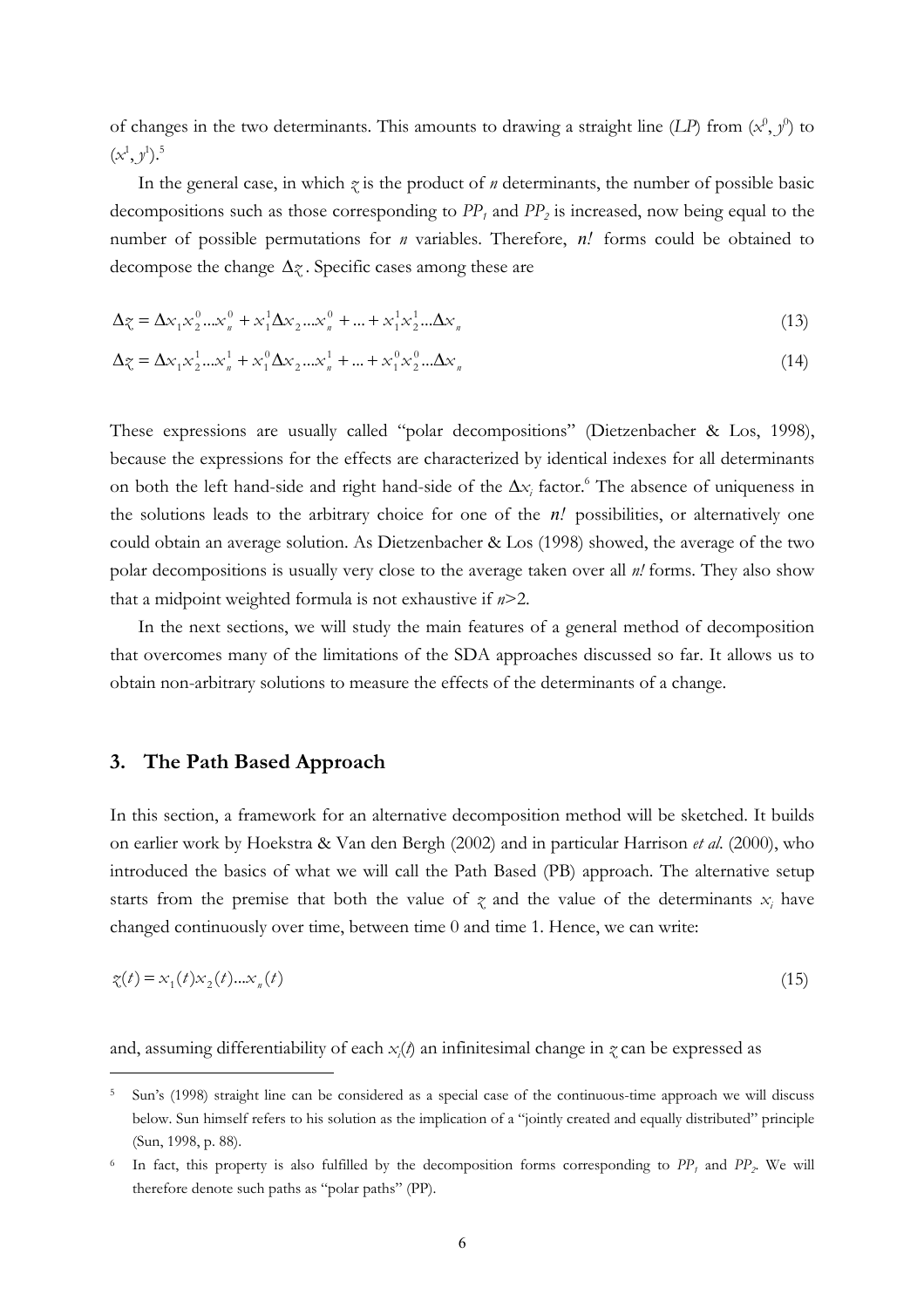$$
d\chi = \frac{\partial \chi}{\partial x_1} \frac{dx_1}{dt} dt + \dots + \frac{\partial \chi}{\partial x_n} \frac{dx_n}{dt} dt
$$
 (16)

Finally, the total change in *z* can be expressed as the sum of all the infinitesimal changes between time 0 and time 1:

$$
\Delta z = \int_{t=0}^{t=1} \frac{dz}{dt} dt = \int_{t=0}^{t=1} \sum_{i=1}^{n} \frac{\partial z}{\partial x_i} \frac{dx_i}{dt} dt
$$
 (17)

The effects of the determinants  $x_i$  can now be written as:

$$
\Delta x_i \text{effect} = \int_{t=0}^{t=1} \frac{\partial z}{\partial x_i} \frac{dx_i}{dt} dt = \int_{t=0}^{t=1} \prod_{j \neq i}^{n} x_j \frac{dx_i}{dt} dt \tag{18}
$$

Equation (18) shows that the derivatives of the determinants  $x_i$  to time  $t$  play an important role in the size of the effects attributed to changes in these determinants. Consequently, the choice of the functional forms of the functions  $x_i(t) = f_i(t)$ , or in other words, the specification of the temporal paths that variables follow between initial and final periods, can have a big impact on the measurement of their effects that together add up to the variation in *z*.

Harrison *et al*. (2000) proposed the solution arrived at by assuming straight-line paths of the variables *x*<sub>i</sub>

$$
x_i(t) = x_i^0 + \left(x_i^1 - x_i^0\right)t = x_i^0 + \Delta x_i t
$$
\n(19)

In the case of two determinants, this procedure amounts to attributing half of the interaction effect to the first determinant and the other half to the second determinant. Actually, this approach yields the same solution as Sun's (1998) 'equal shares' method. Empirical values of the variables  $x$  and  $y$  at  $t=0.5$  might however be such that the straight line assumption is very unlikely to be tenable. If, for example,  $x(0.5)$  would be very close to  $x(0)$  and  $y(0.5)$  would be very close to *y*(1), it would clearly be preferable to opt for attribution of the interaction term to the ∆*x*-effect (path PP<sub>2</sub> in Figure 1). In this paper, we propose a method to take such information explicitly into account in attributing parts of the interaction effects to the effects of the respective determinants.

The methodological innovation we propose is to relax the strict assumption of a straight line, by considering more flexible forms for the functions *fi* (*t*). In order to preserve possibilities to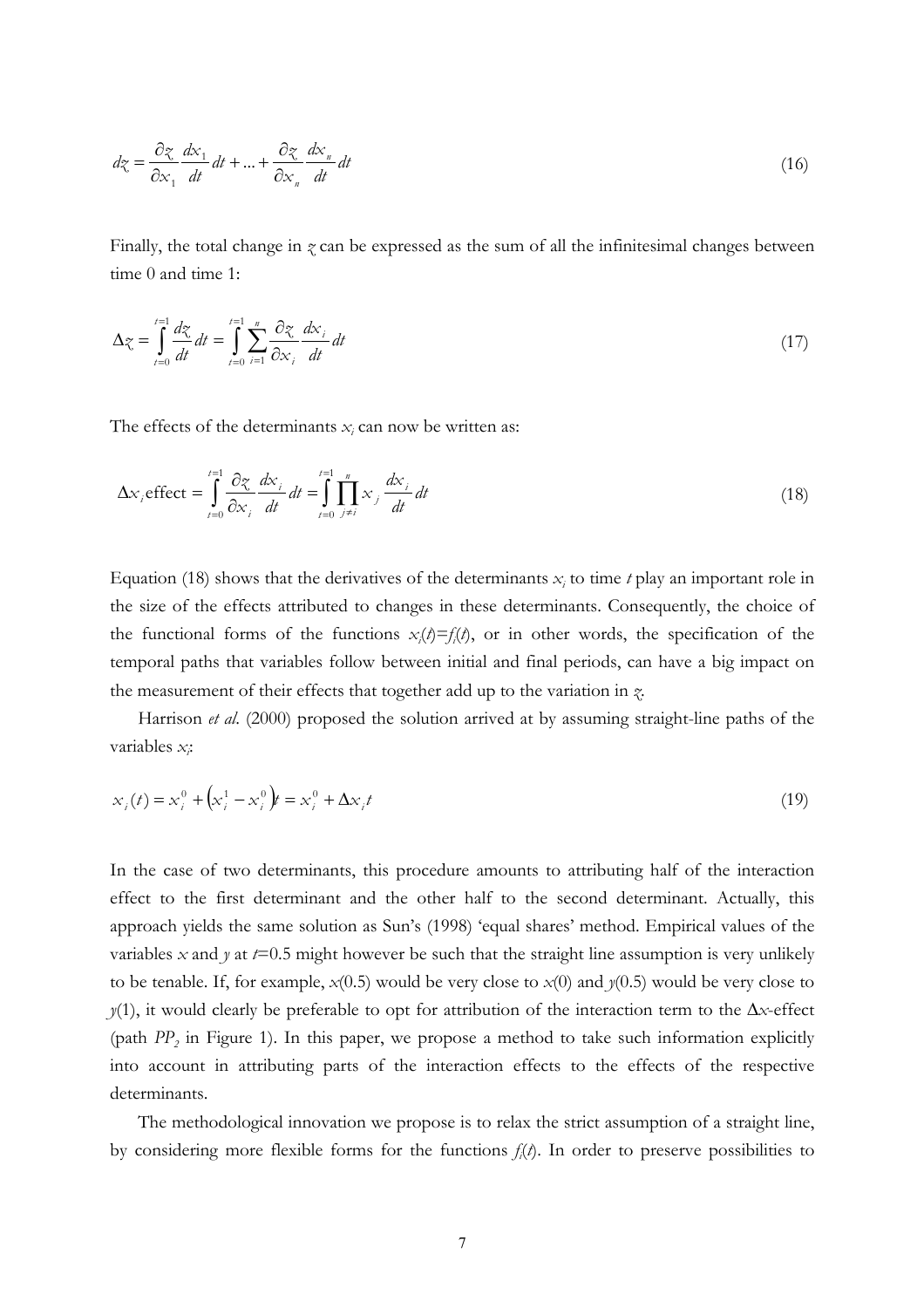estimate the parameters that characterize the time-paths of the variables, we choose to consider a specific class of monotonic functions without inflexion points:

$$
x_i(t) = x_i^0 + \Delta x_i t^{\theta_i}; \ \forall \ \theta_i > 0 \tag{20}
$$

Obviously, the temporal path of  $x_i$  will be a straight line if  $\theta_i$  equals 1. If this holds for all  $i$  ( $i=1$ , ..., *n*), the solution obtained by the method introduced here will be identical to Harrison's et al. (2000) solution. Figure 2 indicates what the path for  $x_i$  looks like if  $\theta_i$  takes on a values different from 1.

#### **Figure 2. Several temporal paths for factor x<sup>i</sup>**



As can be seen from Figure 2, the class of paths considered contains all possible monotonic paths for  $x_0$  to  $x_1$  that do not have inflexion points. This is a limitation for sure. An important category of paths not covered by our class of paths are those that contain values that are below the initial value or exceed the final value (assuming, without loss of generalization that  $x_i$  is larger than  $x_0$ ). However, by plotting a diagram for two determinants comparable to Figure 1, we can show that the class of time paths implied by the still relatively simple expression in equation (20) comprises a nicely defined set of time paths (see Figure 3). The "polar" paths  $PP_1$  ( $\theta_x/\theta_y \rightarrow 0$ ) and *PP<sub>2</sub>* ( $\theta_x/\theta_y \rightarrow \infty$ ), and the straight-line path ( $\theta_x/\theta_y = 1$ ) are included as special cases of this general class.<sup>7</sup>  $P_1$  and  $P_2$  are intermediate cases.

See Fernández (2004, pp. 29-32) for formal analysis proving these points for the case of two determinants.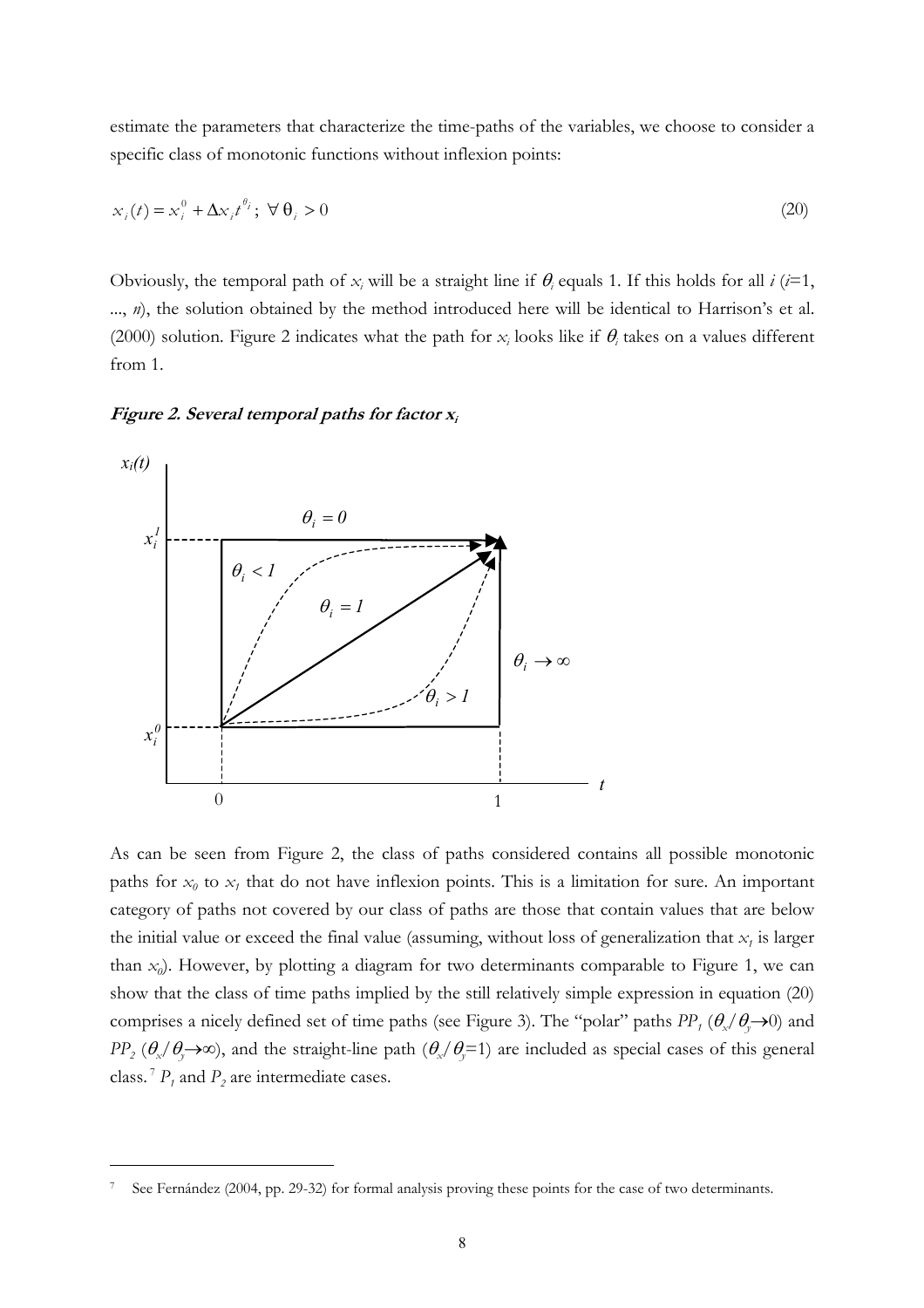

The basic idea is that the specific path implied by the parameter values  $\theta_i$  determines the shares of the interaction effect that is attributed to the distinct determinants. In a situation like the one represented by  $P_1$  in Figure 3, a larger part of the interaction effect is attributed to determinant  $\gamma$ than if a situation better reflected by  $P_2$  would occur. In the next section, we will propose a methodology to estimate the values of  $\theta$ , which allows us to decide whether a path like  $P_1$  or  $P_2$ (or PP<sub>2</sub>, for that matter) describes the real-world trends best. Before we turn to that important issue, we first express the general idea outlined so far in more analytical terms.

For the most general case in which a change in *z* is decomposed into the effects of *n* determinants  $x_i$  (see equation (15)), the expression for the respective contributions for any possible set of *n* time paths was already given in equation (18). Substituting the more specific temporal paths assumed in equation (20) into equation (18), we can write

$$
\Delta x_i \text{ Effect} = \int_{t=0}^{t=1} \prod_{j \neq i}^{n} x_j \frac{dx_i}{dt} dt = \left[ \prod_{ji}^{n} x_j^0 \right] +
$$
 (21a)

$$
+\sum_{j\neq i}^{n}\left[\frac{\theta_{i}}{\theta_{i}+\theta_{j}}\prod_{kj}^{n}x_{k}^{0}\right]+
$$
\n(21b)

$$
+\sum_{j\neq i}^{n}\sum_{l\neq j,l}\left[\frac{\theta_{i}}{\theta_{i}+\theta_{j}+\theta_{l}}\prod_{k\leq i}^{i-l}x_{k}^{0}\Delta x_{i}\prod_{l\leq k\leq j}^{j-l}x_{k}^{0}\Delta x_{j}\prod_{j\leq k\leq l}^{l-l}x_{k}^{0}\Delta x_{l}\prod_{k\geq l}^{n}x_{k}^{0}\right]+
$$
\n(21c)

*. . .*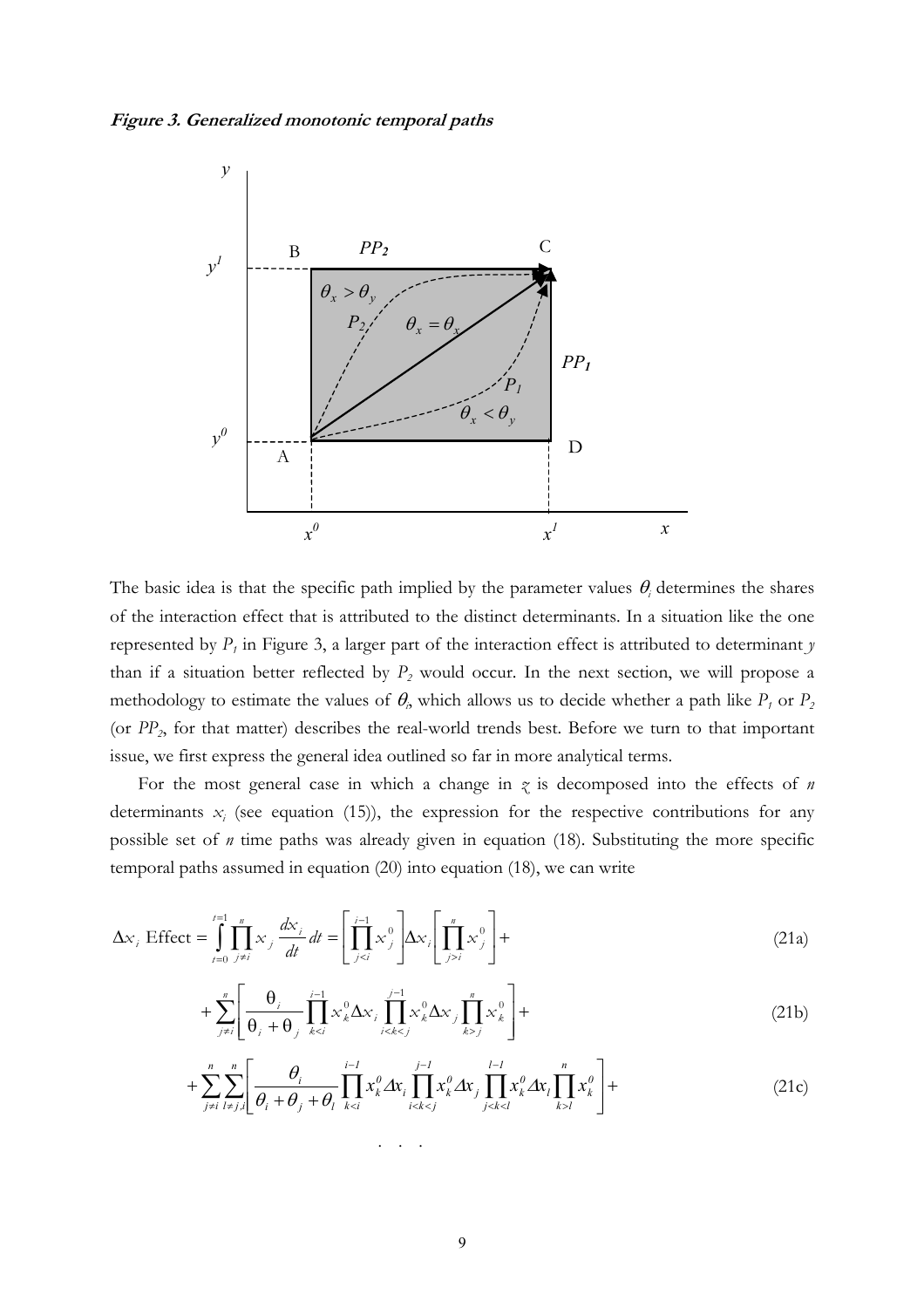$$
+\frac{\theta_i}{\sum_{j=1}^n \theta_j} \left[ \prod_{j=1}^n \Delta x_j \right]
$$
 (21d)

The first term in this sum shows the smallest contribution for determinant  $x_i$ , which is given by its growth ∆*xi* weighted by the initial values of the other variables.8 It does not contain any part of the interaction effects. The remaining terms show a set of interaction effects between the growth of groups of determinants, also weighted by the initial values of the remaining determinants. The distribution of these joint effects among effects of determinants clearly depends on the  $\theta_i$  values. Multiple joint effects between the determinants exist. More specifically, there are  $\begin{bmatrix} 1 & 1 \\ 1 & 1 \end{bmatrix}$  $\bigg)$  $\backslash$  $\overline{\phantom{a}}$  $\setminus$  $(n-$ 1  $n-1$ possibilities of interaction between  $x_i$  and each one of the remaining  $n-1$  determinants,  $\begin{bmatrix} 1 & 1 \\ 2 & 2 \end{bmatrix}$ J  $\setminus$  $\overline{\phantom{a}}$  $\setminus$  $(n-$ 2  $n-1$ terms measuring the joint effect of  $x_i$  with groups of *n* − 2 determinants, etc. In general, in the expression for the effect of  $x_i$  there will be  $\begin{bmatrix} a & b \\ b & c \end{bmatrix}$  $\bigg)$  $\backslash$  $\overline{\phantom{a}}$  $\setminus$  $(n$ *k*  $n-1$ terms for the joint effects with groups of *k* determinants. The last terms (in equation 21d), shows the part of the joint contribution of all the determinants to the interaction effect attributed to  $x_i$ .

The importance of the values of the  $\theta_i$  parameters for the measurement of the determinant's contributions is clear from equation (21). The higher the value of  $\theta_i$  in comparison to the remaining  $\theta$ <sub>i</sub>, the greater the portions of the interaction effects attributed to  $x$ <sub>i</sub> and, thus, the greater its contribution to the whole change in variable *z*. To illustrate this idea, it is helpful to give extreme values to a parameter  $\theta_i$ . Let us suppose firstly that  $\theta_i$  tends to its minimum value, *i.e.* we are supposing that it is very close to zero. In this case we obtain:

$$
\lim_{\theta_i \to 0} \Delta x_i \text{ effect} = \left[ \prod_{j < i}^{i-1} x_j^0 \right] \Delta x_i \left[ \prod_{j > i}^n x_j^0 \right] = x_1^0 x_2^0 \dots x_{i-1}^0 \Delta x_i x_{i+1}^0 \dots x_n^0 \tag{22}
$$

This would be the case when the effect of changes in variable  $x_i$  is at its smallest, because we are weighting it by the remaining determinants at their initial values. It should be noted that equation (22) is one of the *n!* feasible solutions obtained by SDA. The opposite situation will happen if we suppose that parameter  $\theta_i$  has a much higher value than the rest of parameters  $\theta_i$ . Then, the contribution of  $x_i$  will be:

$$
\lim_{\theta_i \to \infty} \Delta x_i \text{ effect} = x_1^1 x_2^1 \dots x_{i-1}^1 \Delta x_i x_{i+1}^1 \dots x_n^1 \tag{23}
$$

For the sake of simplicity, let us hereafter suppose a situation in which  $\Delta x_i \geq 0$ ;  $i = 1,...,n$ .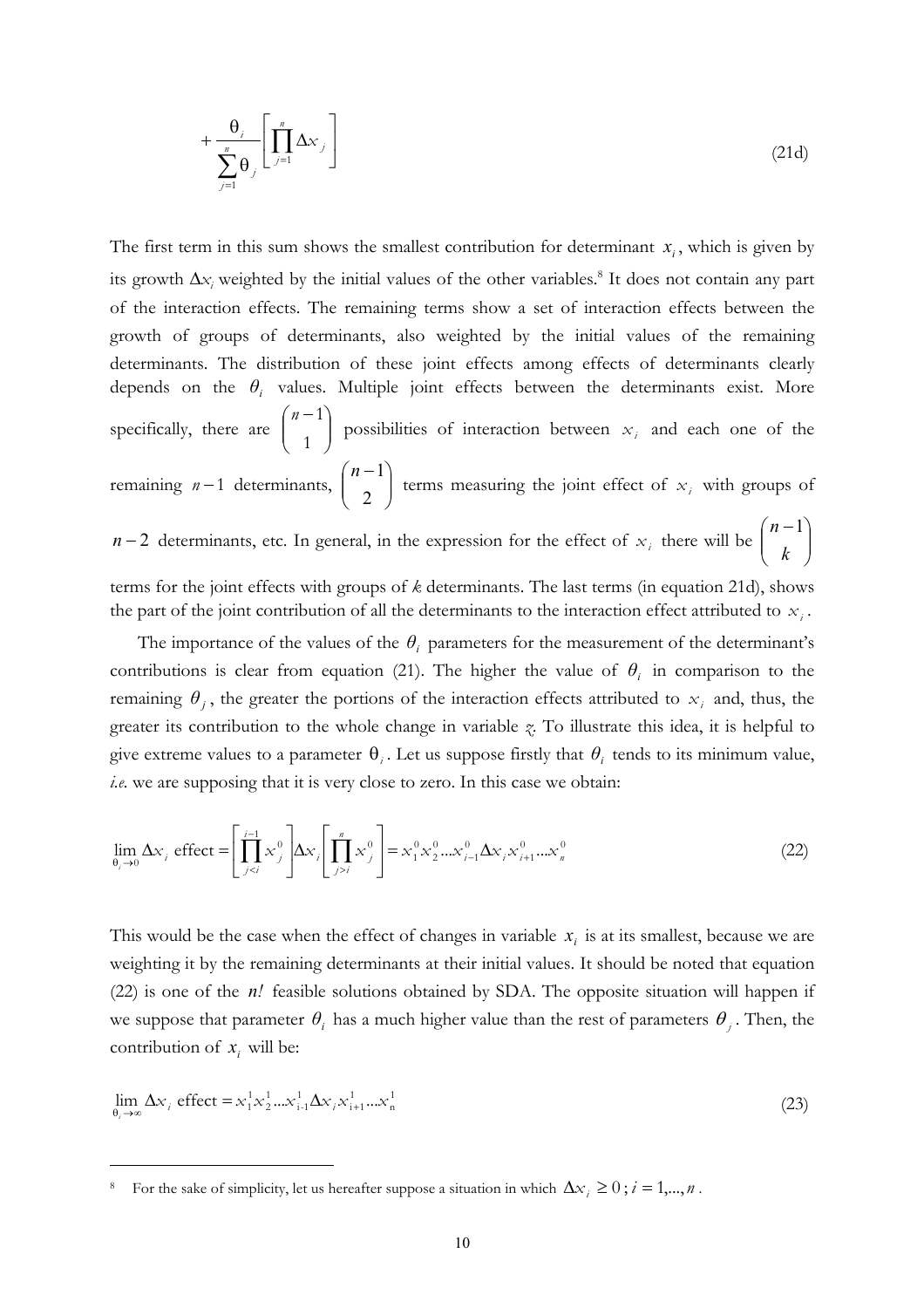In such a case, the contribution of  $x_i$  to changes in variable  $\gamma$  is as large as it can be, since we are weighting its variation by the remaining determinants measured at their final values. Between these two extreme situations there exists a infinite range of possible contributions for each determinant, which depend on the value of parameters  $\theta_i$ . All solutions obtained by SDA techniques are included in this range.

As we mentioned before, it is nowadays common practice in SDA analyses to present averages over decomposition forms. The average over all *n!* decomposition forms could be obtained by the PB approach as well. If we would not have any information on the evolution of the determinants over time other than the initial and the final observation, it would be most plausible to assume that the temporal path parameters are equal to each other  $(\theta_1 = \theta_2 = ... = \theta_n)$ . According to equation (21) we would find

$$
\Delta x_i \text{ effect} = \int_{t=0}^{t=1} \prod_{j\neq i}^{n} x_j \frac{dx_i}{dt} dt = \left[ \prod_{ji}^{n} x_j^0 \right] +
$$
 (24a)

*. . .*

$$
+\sum_{j\neq i}^{n} \left[ \frac{1}{2} \prod_{k=i}^{i-1} x_k^0 \Delta x_i \prod_{\substack{i < k < j}}^{j-1} x_k^0 \Delta x_j \prod_{k > j}^{n} x_k^0 \right] +
$$
\n(24b)

$$
+\sum_{j\neq i}^{n} \sum_{l\neq j,i}^{n} \left[ \frac{1}{3} \prod_{k=i}^{i-1} x_{k}^{0} \Delta x_{i} \prod_{jl}^{n} x_{k}^{0} \right] +
$$
(24c)

$$
+\frac{1}{n}\left[\prod_{j=1}^{n}\Delta x_{j}\right]
$$
\n(24d)

The interaction effects are thus shared proportionally to the changes in the values of the determinants. This is identical to the solution proposed by Sun (1998) discussed in the previous section. In spite of the similarity between the numerical outcomes for the mean of the two polar decompositions only and the mean of all *n!* decompositions (Dietzenbacher & Los, 1998), the mean of the polar decompositions cannot be obtained by means of specifying values for  $\theta$ <sup>*i*</sup> in the above-mentioned PB approach.<sup>9</sup>

In the next sections we will turn to methods to infer on plausible values for  $\theta$ <sub>*i*</sub>, which allow us to apply equation (21) to interesting empirical problems.

See Fernández (2004, pp. 36-39) for a proof.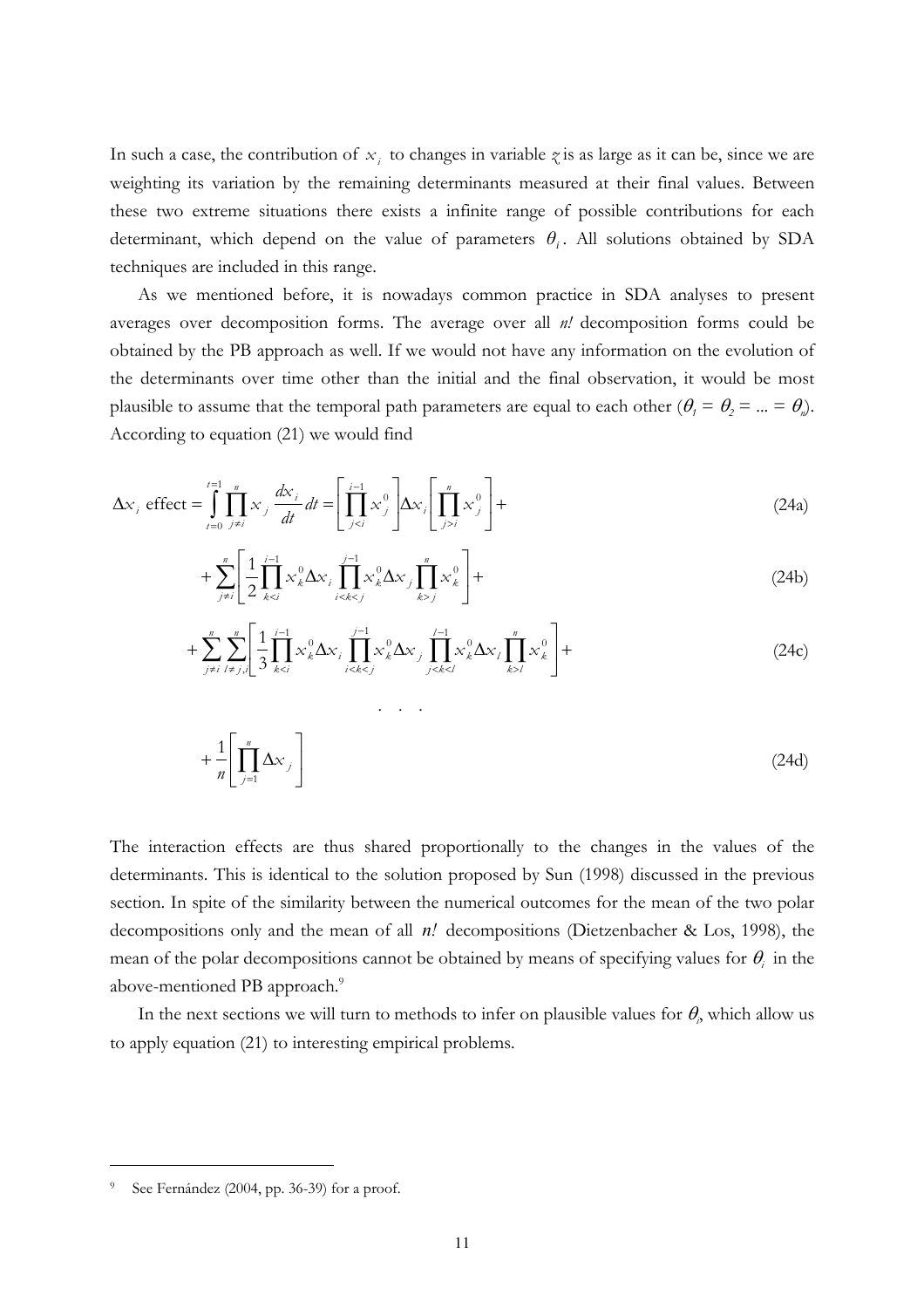#### **4. Maximum Entropy Econometrics**

In the previous section, we found that taking the mean contributions of all decomposition forms is the most reasonable solution to the non-uniqueness problem if the researcher has no information at all about the time paths of the determinants. In many cases, however, more information than the values of the determinants at  $t=0$  and  $t=1$  is available, for example about values of one or more of the determinants at intermediate points in time. Estimation of the parameters  $\theta_i$  is generally not possible by means of classical econometric estimation procedures like least squares estimation. The amount of data is quite limited, which precludes the use of least squares estimation procedures based on limit theorems. Such procedures require at least more observations than parameters to be estimated, which is problematic in the input-output context studied here.

In this section, we will give an introduction to maximum entropy (ME) econometrics, a collection of tools that can be very convenient to use scarce additional information in producing estimates for the temporal path parameters  $\theta$ <sup>10</sup><sup>10</sup> To start with, let us assume that an event can have *K* possible outcomes  $E_1$ ,  $E_2$ , ...,  $E_K$  with the respective distribution of probabilities  $\mathbf{p} = p_1, p_2, ..., p_k$  such that  $\sum p_i = 1$  $\sum_{i=1}^K p_i =$ *i*  $p_i = 1$ . Following the formulation of Shannon (1948), the entropy of this distribution **p** will be

$$
H(\mathbf{p}) = -\sum_{i=1}^{K} p_i \ln p_i \tag{25}
$$

which reaches its maximum when **p** is a uniform distribution ( $p_i = \frac{1}{K}$ ,  $\forall i = 1,...,K$ ). The entropy measure *H* indicates the 'uncertainty' of the outcomes of the event. If some information (*i.e*.,

observations) is available, it can be used to estimate an unknown distribution of probabilities for a random variable *x* which can get values  $\{x_1, \ldots, x_k\}$ .

Suppose that there are *T* observations  $\{y_1, y_2, ..., y_T\}$  available such that

1

$$
\sum_{i=1}^{K} p_i f_i(x_i) = y_i, \ 1 \le t \le T
$$
\n(26)

with  $\{f_1(x), f_2(x),..., f_T(x)\}\$ a set of known functions representing the relationships between the random variable *x* and the observed data  $\{y_1, y_2, ..., y_T\}$ . In such a case, the ME principle can be applied to recover the unknown probabilities. This principle is based on the selection of the

<sup>10</sup> See Kapur & Kesavan (1992) or Golan *et al*. (1996) for a detailed analysis of properties of the estimators obtained by means of these techniques.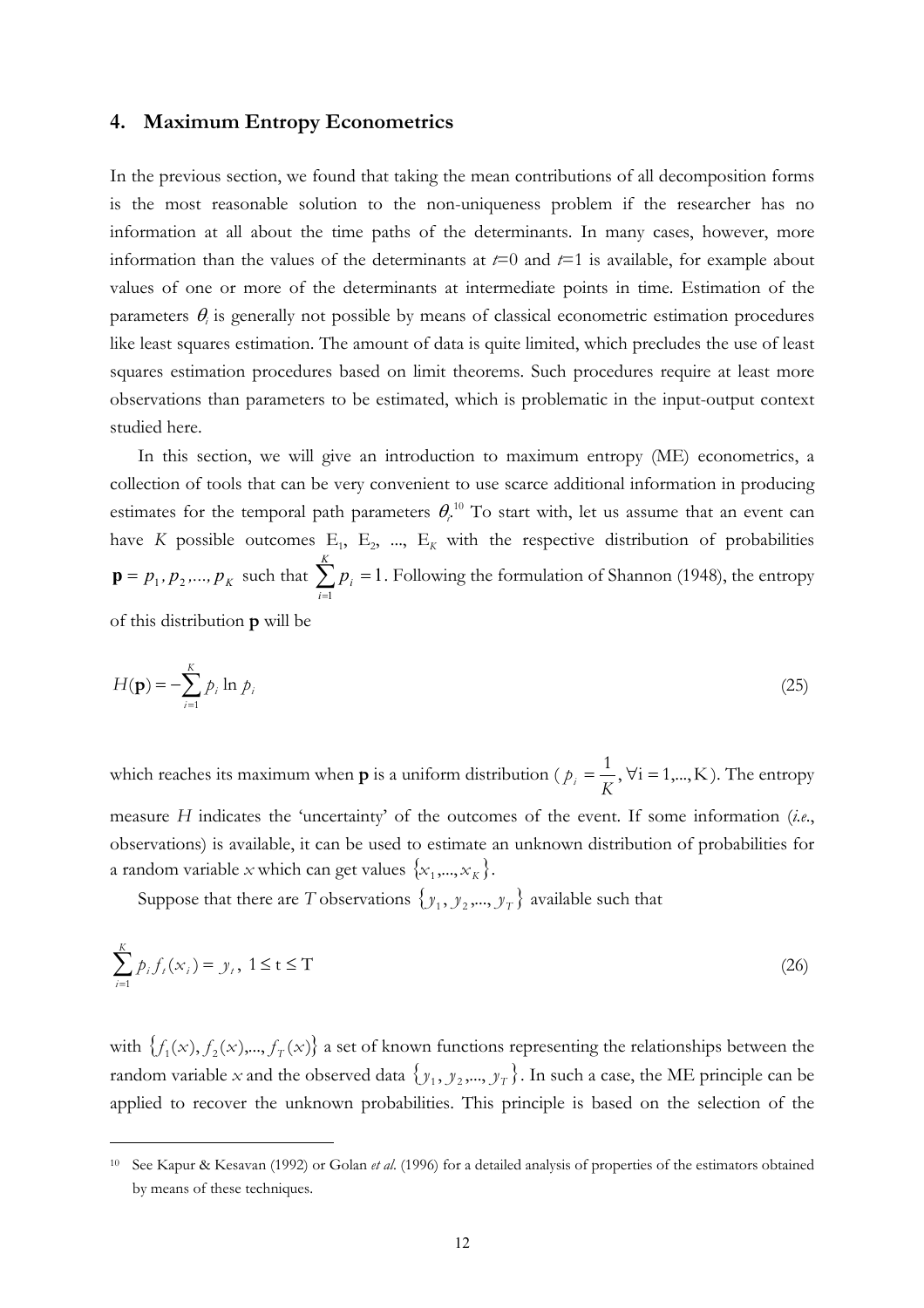probability distribution that maximizes equation (25) among all the possible probability distributions that fulfill (26). The following constrained maximization problem is posed:

$$
\underset{\mathbf{p}}{\text{Max}} H(\mathbf{p}) = -\sum_{i=1}^{K} p_i \ln p_i \tag{27}
$$

subject to:

1

$$
\sum_{i=1}^{K} p_i f_i(x_i) = y_i, \ \forall t = 1, ..., T
$$
  

$$
\sum_{i=1}^{K} p_i = 1
$$

In this problem, the last restriction is just a normalization constraint that guarantees that the estimated probabilities sum to one, while the first *T* restrictions guarantee that the recovered distribution of probabilities is compatible with the data for all *T* observations. The Lagrangian function for problem (27) is

$$
L = -\sum_{i=1}^{K} p_i \ln p_i + \sum_{i=1}^{T} \lambda_i \left[ y_i - \sum_{i=1}^{K} p_i f_i(x_i) \right] + \mu \left[ 1 - \sum_{i=1}^{K} p_i \right]
$$
 (28)

and the corresponding estimates for the probabilities  $p_i$  are

$$
\hat{p}_i = \frac{\exp\left[-\sum_{t=1}^T \hat{\lambda}_t f_t(x_i)\right]}{\sum_{i=1}^K \exp\left[-\sum_{t=1}^T \hat{\lambda}_t f_t(x_i)\right]}, \ \forall i = 1,...,K
$$
\n(29)

with  $\lambda_t$  the Lagrangian multipliers associated to the first *T* restrictions in the constrained maximization problem (27). It is important to note that even for *T*=1 (a situation with only one observation), the ME approach yields an estimate of the probabilities. Hence, in situations in which the number of observations is not large enough to apply econometrics based on limit theorems, this approach can be used to obtain robust estimates of unknown parameters.<sup>11</sup> A disadvantage of ME estimators is that comparisons of means and variances of estimators are not possible. Such comparisons are common practice in classical least squares and maximum likelihood econometrics.

<sup>11</sup> Golan *et al*. (1996, p. 12) contains a simple, classic example of this technique, the so called "dice problem".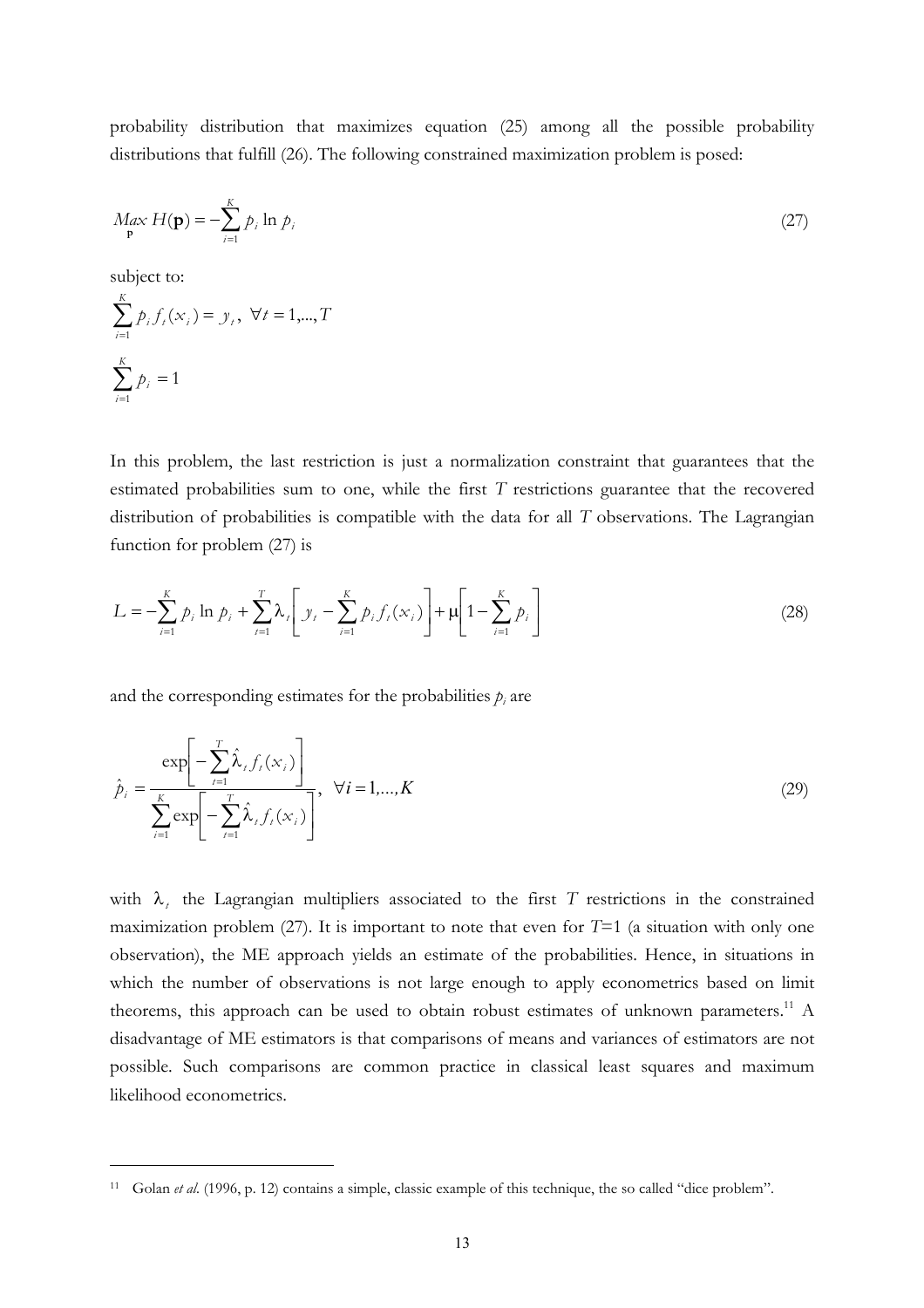For our current purposes, it is important that the above-sketched procedure can be generalized and extended to the estimation of unknown parameters for traditional linear models. Let us suppose that the problem at hand is the estimation of a linear model where a variable  $\gamma$ depends on *n* explanatory variables *xi* :

$$
y = X\theta + e \tag{30}
$$

where **y** is a  $(T \times 1)$  vector of observations for *y*, **X** is a  $(T \times n)$  matrix of observations for the *x<sub>i</sub>* variables,  $\theta$  is the  $(n \times 1)$  vector of unknown parameters  $\theta' = (\theta_1, ..., \theta_n)$  to be estimated, and **e** is a  $(T \times 1)$  vector reflecting the random term of the linear model. For each  $\theta_i$ , it will be assumed that there is some information about its  $M \geq 2$  possible realizations by means of a 'support' vector  $\mathbf{b}' = (b_1, ..., b^*, ..., b_M)$ , the elements of which are symmetrically distanced around a central value  $\theta_i = b^*$  (the prior expected value of the parameter), with corresponding probabilities  $\mathbf{p}'_i = (\rho_{i1},...,\rho_{iM})$ . For the sake of convenient exposition, it will be assumed that the *M* values are the same for every parameter, although this assumption can easily be relaxed. Now, vector  $\theta$  can be written as

$$
\theta = \begin{bmatrix} \theta_1 \\ \theta_2 \\ \dots \\ \theta_n \end{bmatrix} = \mathbf{B} \mathbf{p} = \begin{bmatrix} \mathbf{b}' & \mathbf{0} & \cdot & \mathbf{0} \\ \mathbf{0} & \mathbf{b}' & \cdot & \mathbf{0} \\ \cdot & \cdot & \cdot & \cdot \\ \mathbf{0} & \mathbf{0} & \cdot & \mathbf{b}' \end{bmatrix} \begin{bmatrix} \mathbf{p}_1 \\ \mathbf{p}_2 \\ \dots \\ \mathbf{p}_n \end{bmatrix}
$$
(31)

with **B** and **p** of dimensions (*nxnM*) and (*nMx*1), respectively. The value for each parameter is then given by

$$
\boldsymbol{\theta}_i = \mathbf{b}^{\mathsf{T}} \mathbf{p}_i = \sum_{m=1}^{M} b_m p_{im} \; ; \; \forall i = 1, \dots, n \tag{32}
$$

For the random terms, a similar approach is chosen. To express the lack of information about the actual values contained in **e**, we assume a distribution for each  $e_t$ , with a set of  $J \ge 2$  values  $\mathbf{v}' = (v_1, ..., v_J)$  with respective probabilities  $\mathbf{w}'_t = (w_{i_1}, w_{i_2}, ..., w_{i_J})$ .<sup>12</sup> Hence, we can write

<sup>&</sup>lt;sup>12</sup> Usually, the distribution for the errors is assumed symmetric and centered about 0, therefore  $v_1 = -v_j$ .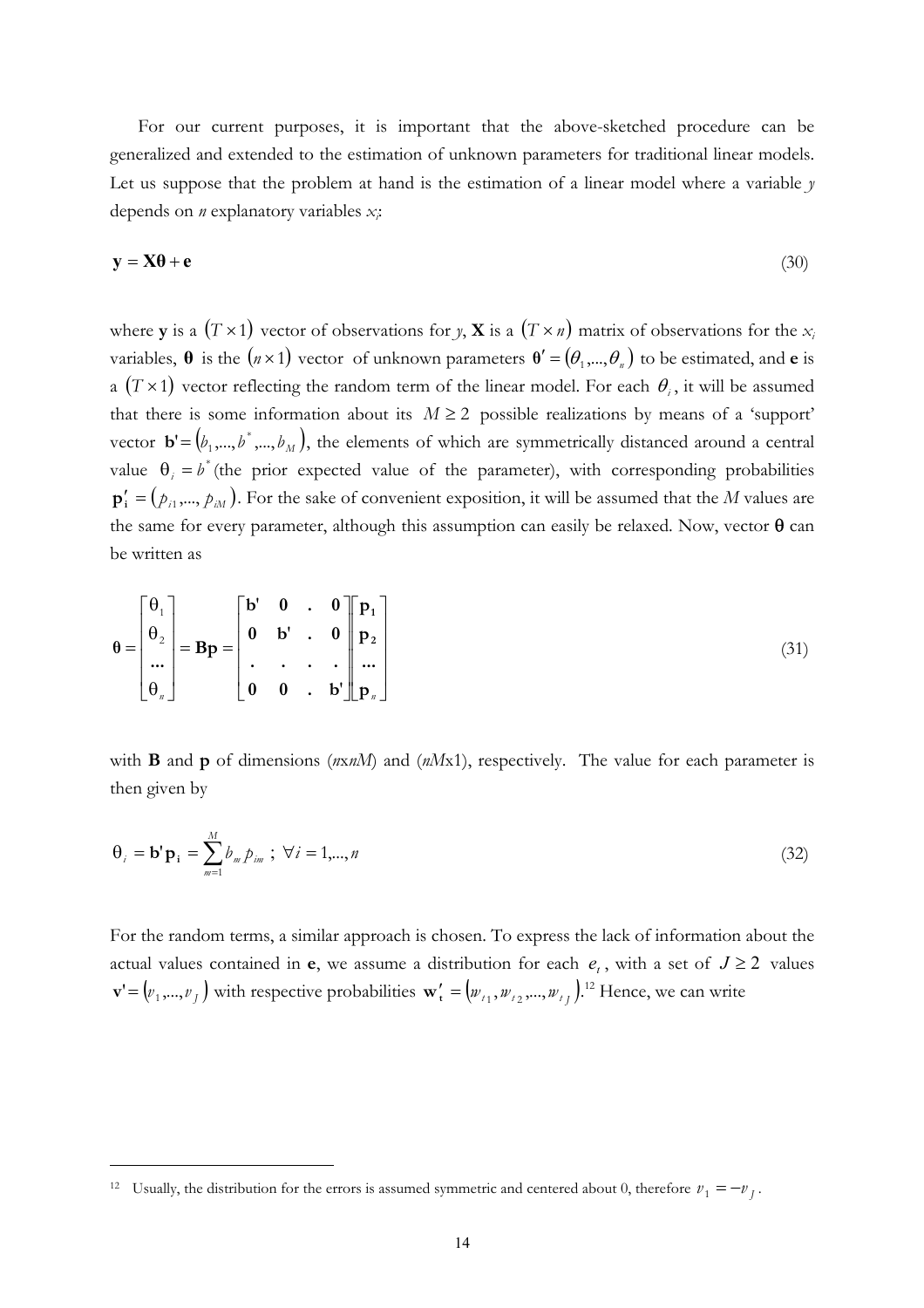$$
\mathbf{e} = \begin{bmatrix} e_1 \\ e_2 \\ \dots \\ e_T \end{bmatrix} = \mathbf{V} \mathbf{w} = \begin{bmatrix} \mathbf{v'} & \mathbf{0} & \cdot & \mathbf{0} \\ \mathbf{0} & \mathbf{v'} & \cdot & \mathbf{0} \\ \cdot & \cdot & \cdot & \cdot \\ \mathbf{0} & \mathbf{0} & \cdot & \mathbf{v'} \end{bmatrix} \begin{bmatrix} \mathbf{w}_1 \\ \mathbf{w}_2 \\ \dots \\ \mathbf{w}_T \end{bmatrix}
$$
(33)

and the value of the random term for an observation *t* equals

$$
e_t = \mathbf{v}^{\mathsf{T}} \mathbf{w}_t = \sum_{j=1}^{J} v_j w_j \; ; \; \forall t = 1, \dots, T \tag{34}
$$

And, consequently, equation (30) can be transformed into

$$
y = XBp + Vw \tag{35}
$$

Now, the estimation problem for the unknown vector of parameters  $\theta$  is reduced to the estimation of  $n+T$  probability distributions, and the following maximization problem (similar to problem (27)) can be solved to obtain these estimates:

$$
\max_{\mathbf{p}, \mathbf{w}} H(\mathbf{p}, \mathbf{w}) = -\sum_{i=1}^{n} \sum_{m=1}^{M} p_{im} \ln(p_{im}) - \sum_{i=1}^{T} \sum_{j=1}^{J} w_{ij} \ln(w_{ij})
$$
(36)

subject to:

$$
\sum_{i=1}^{n} \sum_{m=1}^{M} x_{ii} b_m p_{im} + \sum_{j=1}^{J} v_j w_{ij} = y_t, \forall t = 1,..., T
$$
  

$$
\sum_{m=1}^{M} p_{im} = 1, \forall i = 1,..., n
$$
  

$$
\sum_{j=1}^{J} w_{ij} = 1, \forall t = 1,..., T
$$

By solving the associated Lagrangian function, we find

$$
\hat{p}_{im} = \frac{\exp\left[-\sum_{i=1}^{T} \hat{\lambda}_{i} x_{il} b_{m}\right]}{\sum_{m=1}^{M} \exp\left[-\sum_{i=1}^{T} \hat{\lambda}_{i} x_{il} b_{m}\right]}, \ \forall i = 1,...,n; \ \forall m = 1,...,M
$$
\n(37)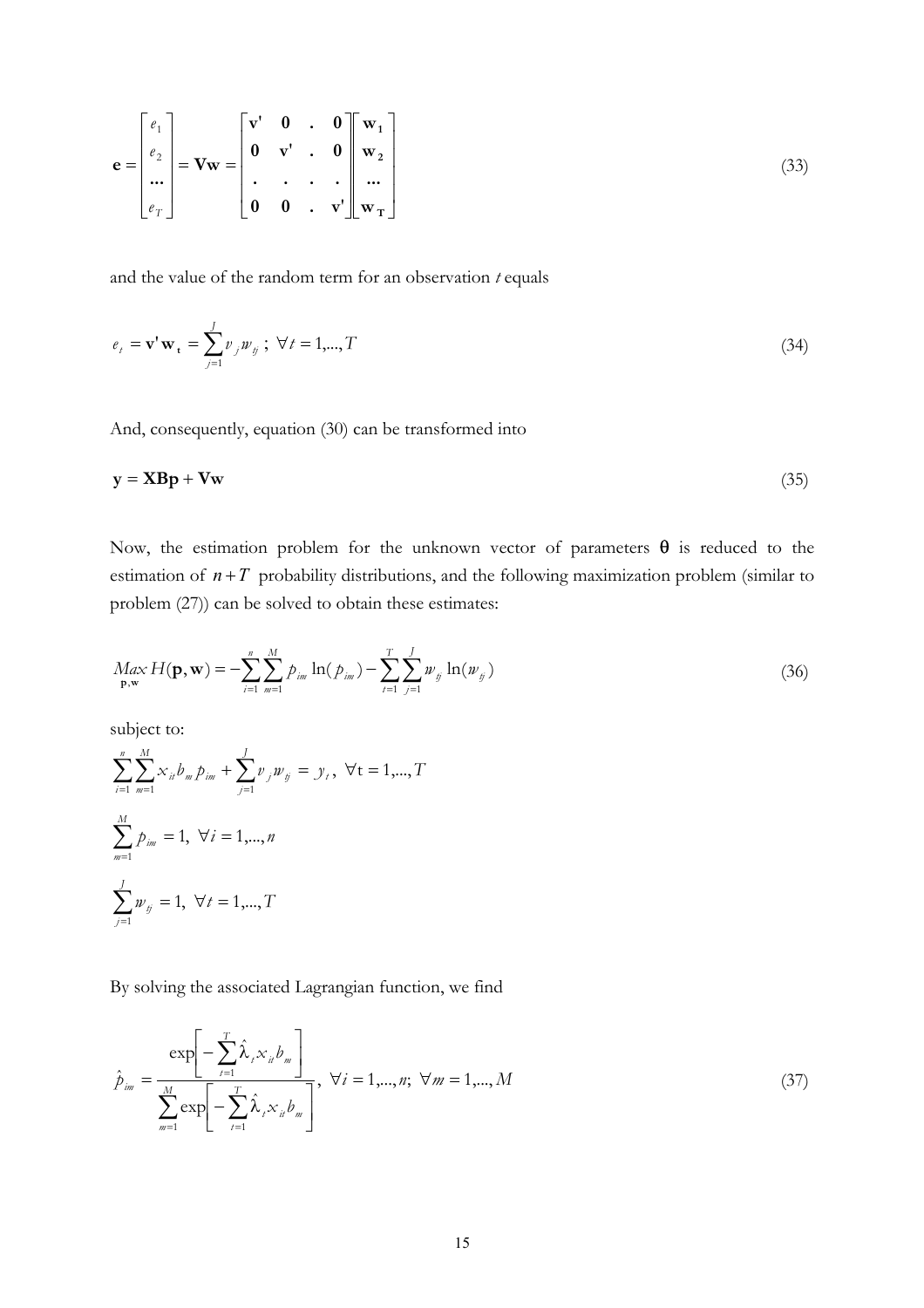$$
\hat{w}_{ij} = \frac{\exp\left[-\sum_{t=1}^{T} \hat{\lambda}_{i} v_{j}\right]}{\sum_{j=1}^{J} \exp\left[-\sum_{t=1}^{T} \hat{\lambda}_{i} v_{j}\right]}, \ \forall t = 1,...,T; \ \forall j = 1,...,J
$$
\n(38)

Finally, these estimated probabilities allow us to obtain estimations for the unknown parameters.<sup>13</sup> The estimated value of  $\theta_i$ , will be:<sup>14,15</sup>

$$
\hat{\Theta}_i = \sum_{m=1}^{M} \hat{p}_{im} b_m, \ \forall i = 1,...,n
$$
\n(39)

This approach can be applied to the decomposition problem studied in the previous section, since limited additional information would enable us to obtain estimates of the parameters that determine the contribution of each determinant to the total change that has actually been observed. In other words, non-arbitrary solutions to the decomposition problem could be obtained. In the next section several situations with availability of various types of additional data will be considered, as well as the way to estimate the effects of the factors to the total change ∆*z* using this technique.

#### **5. Incorporating Additional Information in SDA**

1

In this section we will first suppose a scenario in which we have some additional observations for intermediate periods. A "dynamic SDA" in the more traditional sense is not possible, however, since we suppose that these intermediate observations are only available for a few of the *n*

<sup>13</sup> Golan *et al*. (1996, Chapter 6) show that these estimators are consistent and asymptotically normal. In Golan *et al*. (1996, Chapter 7) the finite sample behavior of the ME estimators is numerically compared to traditional least squares and maximum likelihood estimators. In experimental samples with limited data, the ME estimators are found to be superior.

<sup>14</sup> The construction of the vector **b** is based on the researcher's prior knowledge (or beliefs) about the parameter. Sometimes, the choice of minimum and maximum values  $b_1$  and  $b_M$  is quite obvious, but in other cases a 'natural' choice does not exist. In such a situation, it will not be possible to obtain an accurate solution to the estimation problem if the actual parameter value is out of the fixed range, say  $\theta_i > b_M$ . Therefore, one should be careful in choosing the maximum and minimum values of **b**. Golan *et al*. (1996, chapter 8) devote more attention to consequences of choices concerning the elements of the vector **b**. An almost universal result is that wider bounds can be used without substantial consequences for the characteristics of the estimators.

<sup>15</sup> Fernández (2004, pp. 69) proves that the solution of the constrained maximization problem (36) without additional information yields estimates equal to the expected value *b*\* of the prior distribution.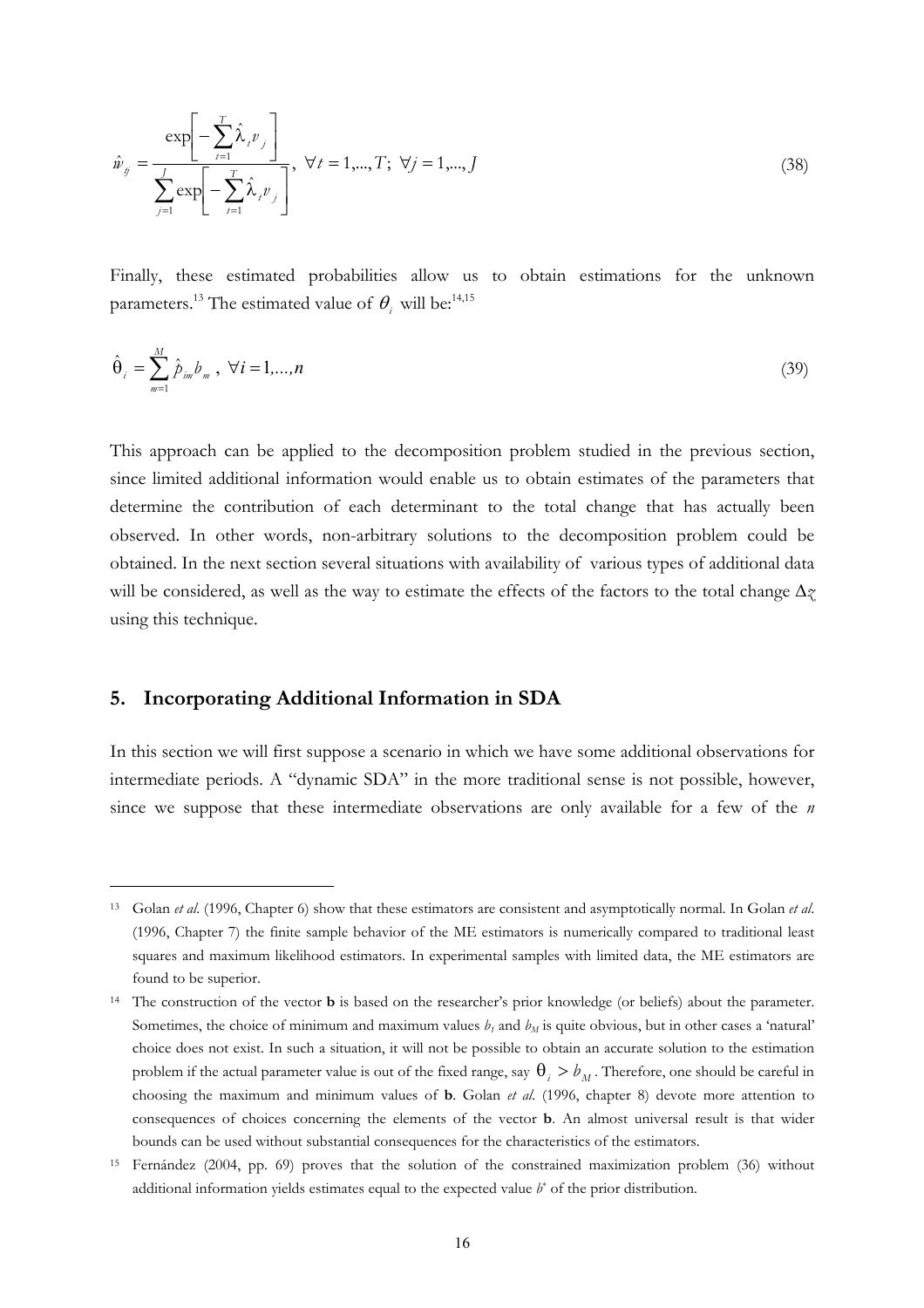factors.<sup>16</sup> To assess the contribution of factor  $x_i$ , equation (20) will be used again, but in a slightly different form. It contains a stochastic component  $\varepsilon$ <sub>*it*</sub> that allows  $x$ <sub>*i*</sub> to diverge from the deterministic path that we would like to estimate $17$ 

$$
x_i(t) = x_i^0 + \Delta x_i t^{\theta_i} e^{\varepsilon_{it}} \tag{40}
$$

Defining  $g_i(t) = x_i(t) - x_i^0$  and taking logarithms, we have:

$$
\ln\left(\frac{g_i(t)}{\Delta x_i}\right) = \theta_i \ln(t) + \varepsilon_{ii}, \text{ or}
$$
\n
$$
x_i^*(t) = \theta_i t^* + \varepsilon_{ii}
$$
\n(41)

Equation (41) is a linear model with one parameter to be estimated. Hence, it is possible to apply the Maximum Entropy estimation technique for linear relationships analyzed in the previous

section, and (41) can be written as

$$
x_i^*(t) = \sum_{m=1}^M b_{i_m} p_{i_m} t^* + \sum_{j=1}^J v_j w_{i_j}
$$
\n(42)

which ends up as a constraint in the following maximization problem

$$
\underset{\mathbf{p}, \mathbf{w}}{\text{Max}} H(\mathbf{p}, \mathbf{w}) = -\sum_{m=1}^{M} p_{i_m} \ln(p_{i_m}) - \sum_{t=1}^{T} \sum_{j=1}^{J} w_{i_j} \ln(w_{i_j})
$$
(43)

subject to:

 $\overline{a}$ 

$$
x_i^*(t) = \sum_{m=1}^M b_{i_m} p_{i_m} t^* + \sum_{j=1}^J v_j w_{i_j}, \ \forall t = 1,...,T
$$
  

$$
\sum_{m=1}^M p_{im} = 1
$$

<sup>&</sup>lt;sup>16</sup> The term "dynamic SDA" was inspired by the related term "dynamic shift-share analysis" proposed by Barff & Knight III (1988). If observations for  $x_1, x_2, ..., x_n$  would be available for a period  $s$  (0< $s$ <1), dynamic SDA would amount to decomposing  $z - z_0$  and  $z - z_0$  in the classic way outlined in Section 2, and subsequently adding results for the corresponding effects in the two decompositions to obtain the contributions for  $z_1-z_0$ . A discussion of transitivity problems in this approach is beyond the scope of this paper.

<sup>&</sup>lt;sup>17</sup> We assume that  $\varepsilon_{it} = 0$  in the final period. This ensures that  $x_i(t)$  has value  $x_i^t$  in this period.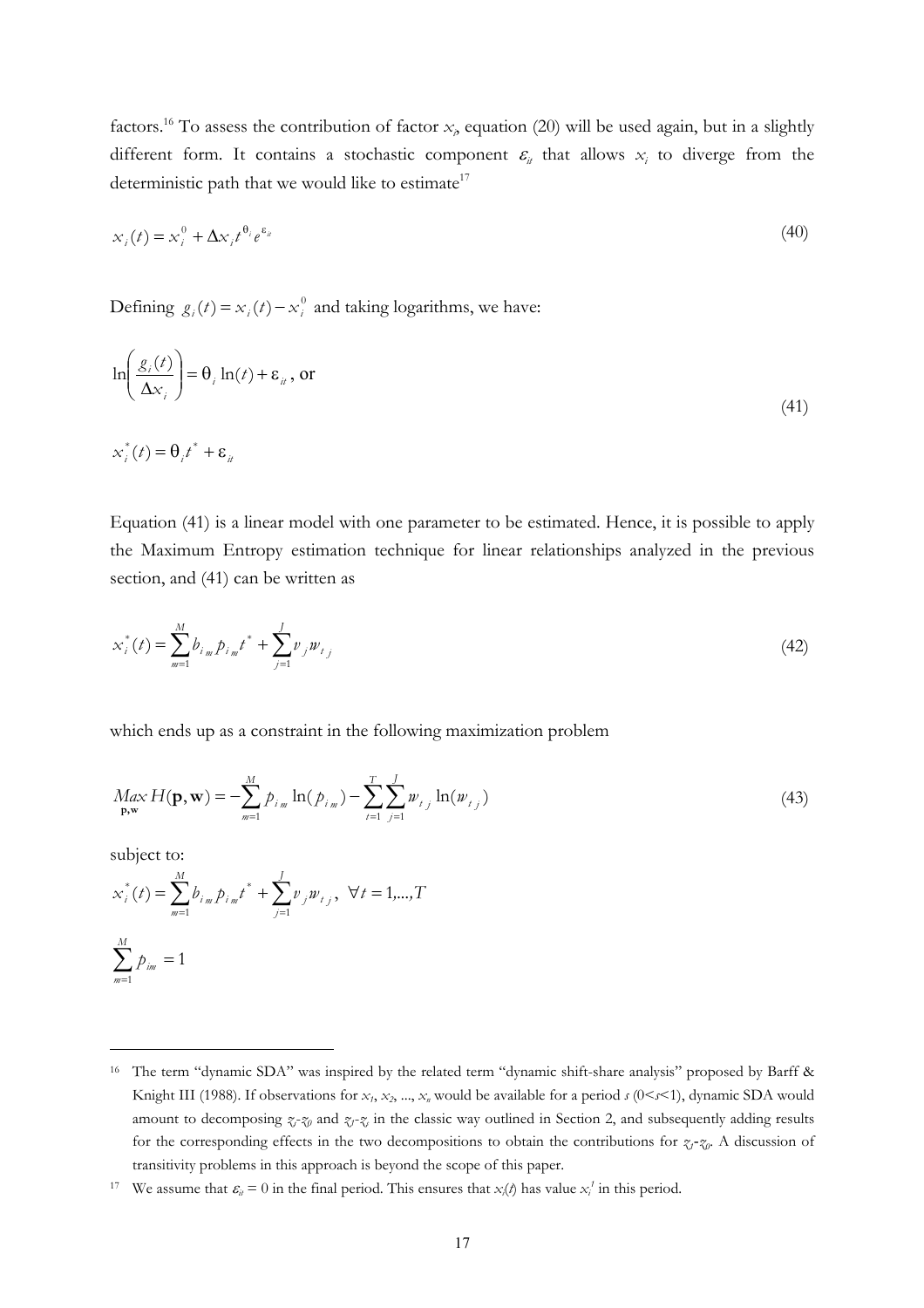$$
\sum_{j=1}^{J} w_{ij} = 1, \quad \forall t = 1,...,T
$$

1

According to equation (39), solving this problem yields an estimate for parameter θ*<sup>i</sup>* . For factors  $x_i$  for which there is no additional information, the estimates  $\hat{\theta}_j$  should equal 1 to resemble the linear path. Hence, the central value  $b^*$  should be set to 1. Upon having obtained estimates for  $\theta_i$ ,  $\theta_2$ , ...,  $\theta_n$ , substitution of these values and the observations for  $x_1, x_2, ..., x_n$  in equation (21) yields the estimated respective contributions of changes in the determinants.

Another situation in which additional information can be incorporated in SDA emerges if we do not have intermediate observations for the factors involved in the decomposition problem itself, but have such observations for other variables highly correlated with them. In the next section we will discuss such an empirical case.

Assume that there is another variable  $r<sub>i</sub>(t)$ , which is correlated to a determinant  $x<sub>i</sub>(t)$  and directly observable for at least one intermediate point between the initial and final periods (as opposed to  $x_i(t)$  itself). In such a situation, using the initial and final values for both variables, a linear model such as

$$
x_{ik} = \beta_0 + \beta_1 r_{ik} + \varepsilon_k \quad (k=1, ..., K, K+1, ..., 2K)
$$
\n(44)

can be estimated, where  $\varepsilon_k$  is a random term with the usual characteristics and K is the dimension of determinant  $x_i(t)$ .<sup>18</sup> This model can be employed to estimate the  $x_i(t)$  values from  $r_i(t)$  values. If there are *T* observations for variable  $r_i(t)$ , *T* estimates for  $x_i(t)$  can be obtained as:

$$
\hat{x}_i(t) = \hat{\beta}_0 + \hat{\beta}_1 r_i(t); \ t = 1, ..., T
$$
\n(45)

and it would be possible to include these  $\hat{x}_i(t)$ ;  $t = 1,...,T$  values as additional information in a ME program to estimate the parameter  $\theta_i$ . It should be kept in mind that the accuracy of these estimates is positively related to the strength of the correlation. To take this into account, we propose to construct confidence intervals:

$$
\left[\hat{x}_i(t) \pm a \mathcal{S}_{\hat{x}}\right] \tag{46}
$$

<sup>&</sup>lt;sup>18</sup> If  $x_i(t)$  and  $r_i(t)$  are vectors of dimension Kx1, for example, equation (44) can be estimated using *K* observations for the initial period and *K* observations for the final period, adding up to a total of 2*K* observations. This implies that this approach is only feasible if the determinants have at least dimension 2x1.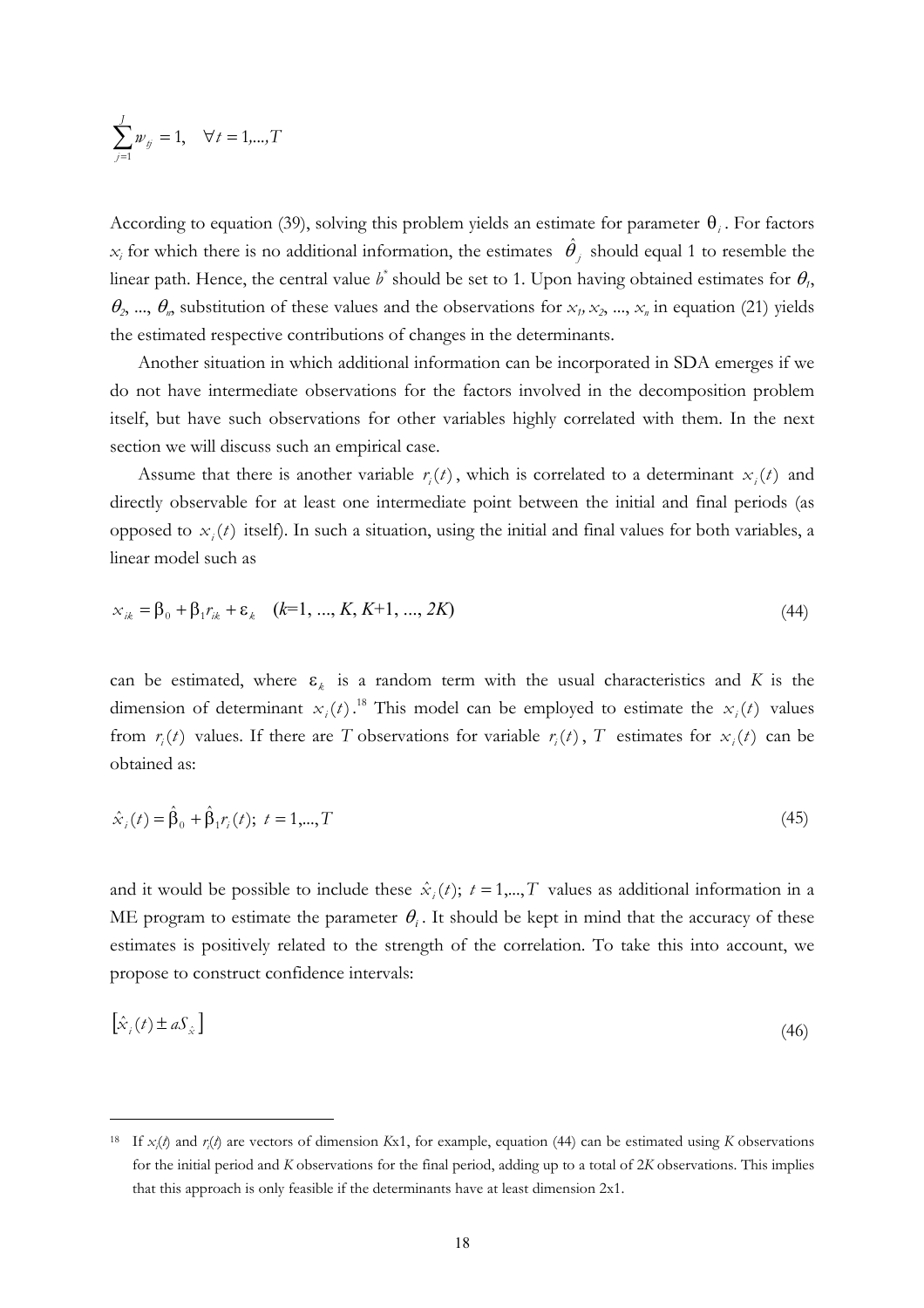where  $S_{\hat{x}}$  is the standard error of the estimated value  $\hat{x}_i(t)$  and *a* is the *t*-value that corresponds to the confidence level 1- $\alpha$ . The lower and upper values of such intervals, say  $\hat{x}^{low}_i(t)$  and  $\hat{x}^{high}_{i}(t)$ , will be used to estimate intervals for the parameters  $\theta_i$ . The lower and upper bounds  $(\hat{\theta}^{b_w}_{i})$  and  $\hat{\theta}^{bigb}_{i}$ , respectively) are found by including  $\hat{x}^{b_w}_{i}(t)$  and  $\hat{x}^{bigb}_{i}(t)$  as additional information in ME programs. More specifically, these values show up as the left hand side variables in the first constraint in maximization problem (43). Since it is possible to estimate intervals for the parameters, it will be possible to compute intervals for the contributions of the determinants, too. Note that the higher correlation between determinant  $x_i(t)$  and variable  $r_i(t)$ , the greater the expected accuracy of the estimate of the parameter, which implies narrower confidence intervals for the contributions of changes in the determinants.

The use of both kinds of additional information in the framework outlined above can cause nontrivial problems if the information is rather unlikely to be generated by a time path belonging to the class of paths defined by equation (40). This happens if observations for intermediate periods rule out a monotonic path. In Figure 3, such points are located above or below the rectangle. We deal with such observations by fitting the most appropriate monotonic paths. Figure 4 depicts all possibilities if two intermediate observations are available.

#### **Figure 4. Estimated temporal paths with intermediate observations**



For intermediate period *t'* observations for this determinant can be categorized as A, B, C or D, depending on whether they are above or below the linear path and inside or outside the rectangle. In the same vein, we have E, F, G or H for intermediate period *t''*. If the two observations are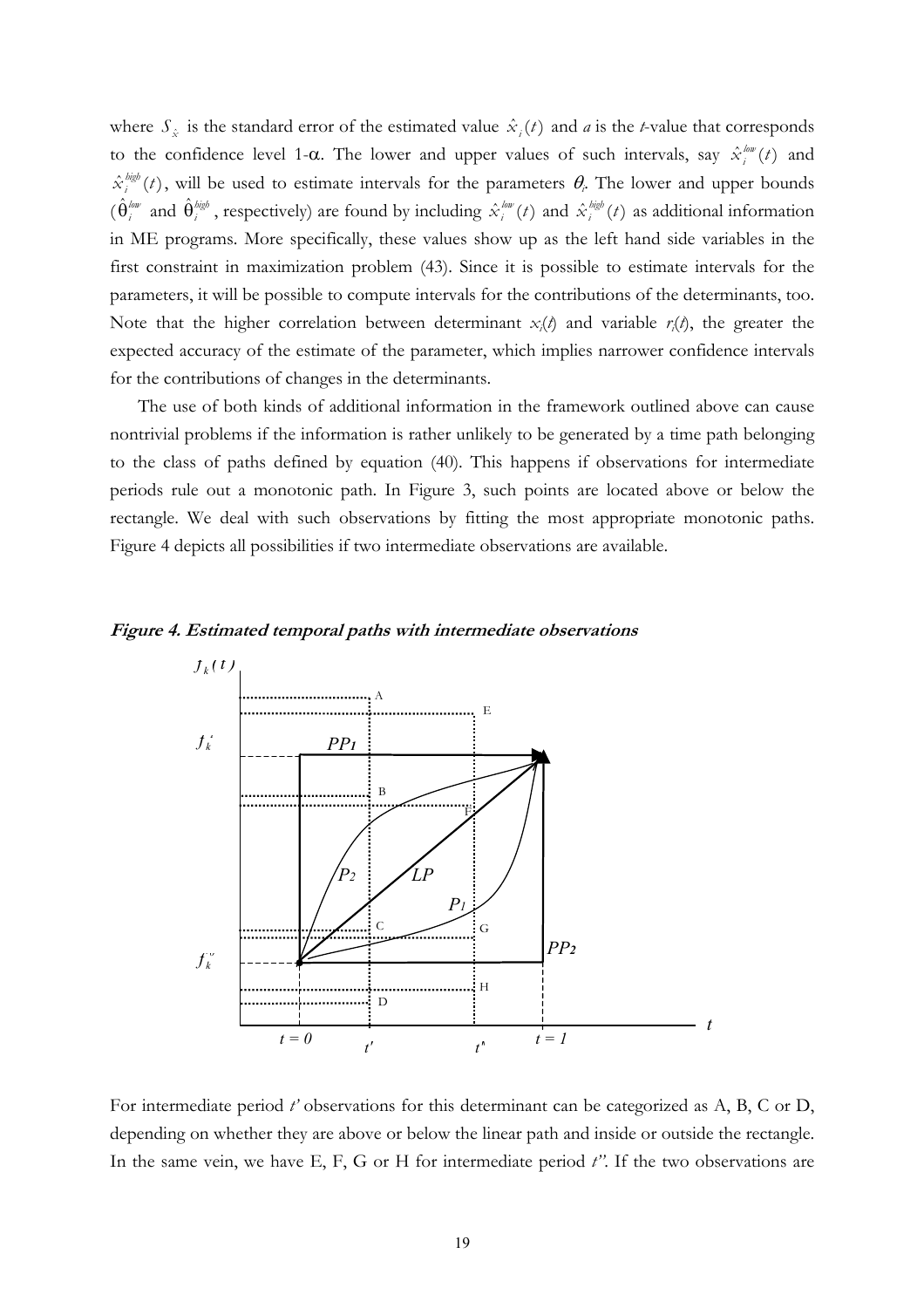both like B, C, F and G, no problems are encountered. If A and E are observed, the closest monotonic path is  $PP_1$ , which corresponds to  $\theta_i=0$ . If D and H are observed,  $PP_2$  is most appropriate and  $\theta_i = \infty$ .<sup>19</sup> If A (above the rectangle) and H (below the rectangle) are observed, we opt for the linear path, since it is the average of  $PP_1$  (implied by A) and  $PP_2$  (implied by H). If points like B and E or B and H are observed, there will be an observation inside the rectangle (B) and another one in the outside (E or H). In such cases, to obtain valid estimates of the parameter it will be assumed that points E or H are not outside the rectangle but just on the border of the rectangle (given by  $PP_1$  and  $PP_2$  respectively). The same procedure is applied in situations with observations like A and F or D and F.

It should be noted that the two situations depicted concerning availability of additional information do not offer an exhaustive enumeration of all possibilities for incorporating such information into decomposition problems. The important issue is that the flexibility of this estimation method allows including information even if there were not direct observations of the factors appearing in the decomposition problem. If there is some kind of knowledge about the behavior of other variables that are somehow related to these factors, this information can be used to obtain estimates of the parameters.

## **6. Illustration: Sectoral Labor Cost Growth in the Spanish Economy**

We apply the techniques developed in the previous sections to study the contributions of three determinants to changes in real sectoral labor costs in Spain, over the period 1980-1994. It should be emphasized that the aim of this section is not so much to provide a "deep" analysis of the dynamics of Spanish labor costs, but rather to provide an illustration of the methods proposed in this paper. The required data were taken from 21-sector input-output tables for these years, expressed in prices of 1986. The intermediate blocks of the tables contain domestic deliveries only. Appendix A contains detailed information about how we treated the basic data to arrive at the data used in the analysis outlined below.

Our starting point is an input-output model that expresses the vector of sectoral labor costs **c** as the product of three factors, i.e. labor costs per unit of gross output **u** (included as a diagonal matrix), the Leontief inverse matrix **L** and the vector of final demands **f**.

$$
c = \hat{u} Lf \tag{47}
$$

and the objective is to decompose the total change ∆**c** into the following three components:

<sup>&</sup>lt;sup>19</sup> If  $\theta = \infty$ , a "very big" value must be inserted in equation (21) to obtain numerical results. In the empirical application described in the next section, we used the value 1020 in such cases.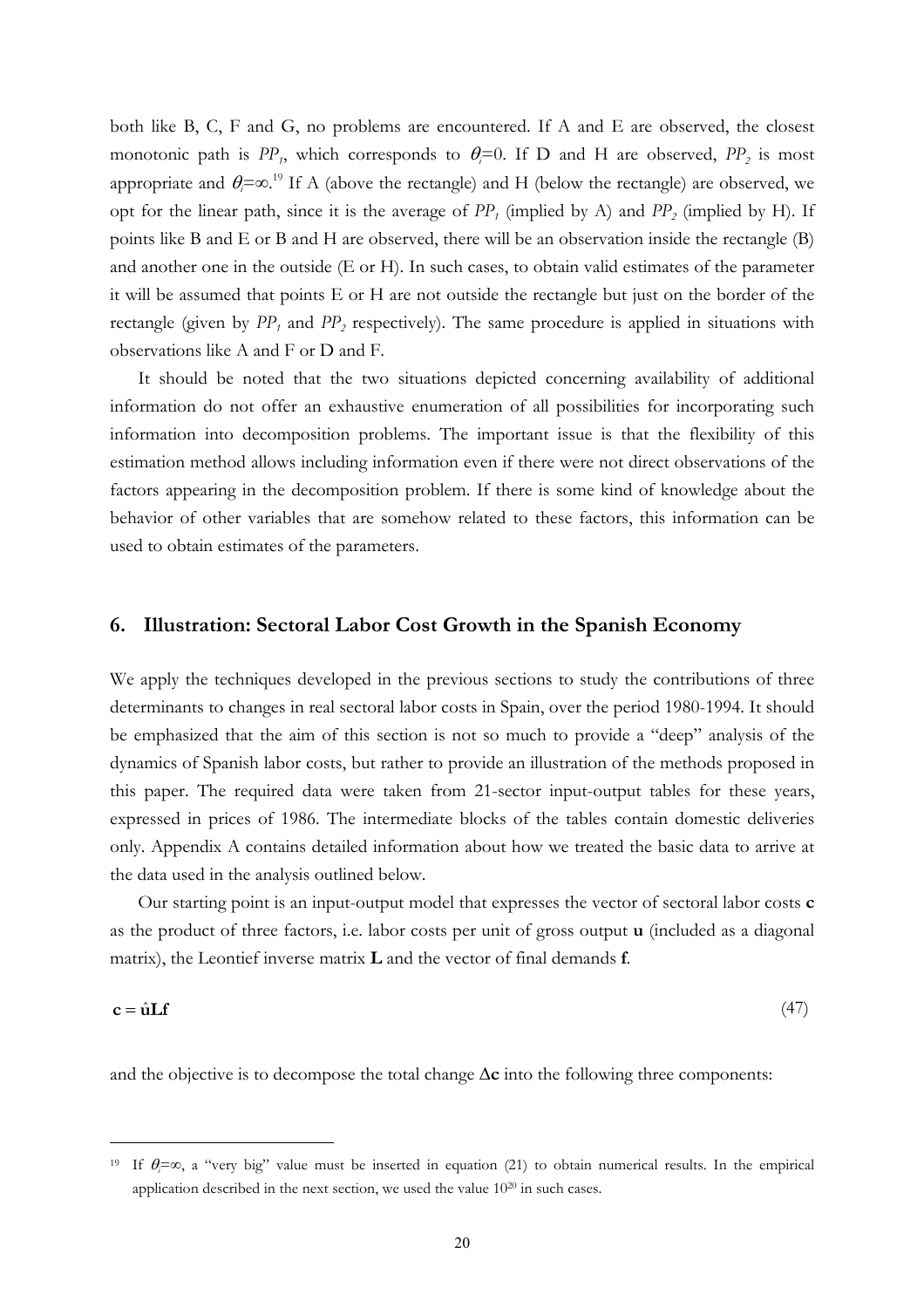$$
\mathbf{c}^{94} - \mathbf{c}^{80} = \Delta \mathbf{c} = \Delta \mathbf{u} \text{ effect} + \Delta \mathbf{L} \text{ effect} + \Delta \mathbf{f} \text{ effect}
$$
 (48)

We assume the following temporal paths for the elements of the factors:

$$
u_k(t) = u_k^{80} + \Delta u_k t^{\theta_{u_k}}; k=1, ..., 21
$$
\n(49a)

$$
l_{kj}(t) = l_{kj}^{80} + \Delta l_{kj} t^{\theta_{l_{kj}}}; k=1, ..., 21; j=1, ..., 21
$$
\n(49b)

$$
f_k(t) = f_k^{80} + \Delta f_k t^{\theta_{f_k}}; k=1, ..., 21
$$
\n(49c)

According to equation (21), the contributions of changes in elements of **u**, **L** and **f** to the changes in **c** can be written as<sup>20</sup>

$$
\Delta \mathbf{u} \text{ effect} = \Delta \hat{\mathbf{u}} \mathbf{L}^{80} \mathbf{f}^{80} + \left[ \mathbf{\Theta}_{n+L}^{n} \circ \Delta \hat{\mathbf{u}} \Delta \mathbf{L} \right] \mathbf{f}^{80} + \left[ \mathbf{\Theta}_{n+f}^{n} \circ \Delta \hat{\mathbf{u}} \mathbf{L}^{80} \right] \Delta \mathbf{f} + \left[ \mathbf{\Theta}_{n+L+f}^{n} \circ \Delta \hat{\mathbf{u}} \Delta \mathbf{L} \right] \Delta \mathbf{f}
$$
(50a)

$$
\Delta L \, \text{effect} = \hat{\mathbf{u}}^{80} \Delta L \mathbf{f}^{80} + \left[ \mathbf{\Theta}_{u+L}^{L} \circ \Delta \hat{\mathbf{u}} \Delta L \right] \mathbf{f}^{80} + \left[ \mathbf{\Theta}_{L+f}^{L} \circ \hat{\mathbf{u}}^{80} \Delta L \right] \Delta \mathbf{f} + \left[ \mathbf{\Theta}_{u+L+f}^{L} \circ \Delta \hat{\mathbf{u}} \Delta L \right] \Delta \mathbf{f}
$$
(50b)

$$
\Delta \mathbf{f} \text{ effect} = \hat{\mathbf{u}}^{80} \mathbf{L}^{80} \Delta \mathbf{f} + \left[ \mathbf{\Theta}_{u+f}^f \circ \Delta \hat{\mathbf{u}} \mathbf{L}^{80} \right] \Delta \mathbf{f} + \left[ \mathbf{\Theta}_{L+f}^f \circ \hat{\mathbf{u}}^{80} \Delta \mathbf{L} \right] \Delta \mathbf{f} + \left[ \mathbf{\Theta}_{u+L+f}^f \circ \Delta \hat{\mathbf{u}} \Delta \mathbf{L} \right] \Delta \mathbf{f}
$$
(50c)

with the matrices Θ defined as

$$
\mathbf{\Theta}_{u+L}^{u} \equiv \begin{bmatrix} \frac{\theta_{u_1}}{\theta_{u_1} + \theta_{l_{11}}} & \cdots & \frac{\theta_{u_1}}{\theta_{u_1} + \theta_{l_{1k}}} \\ \vdots & \ddots & \vdots \\ \frac{\theta_{u_K}}{\theta_{u_K} + \theta_{l_{K1}}} & \cdots & \frac{\theta_{u_K}}{\theta_{u_K} + \theta_{l_{KK}}} \end{bmatrix}
$$
(51a)

$$
\mathbf{\Theta}_{u+f}^{u} \equiv \begin{bmatrix} \frac{\theta_{u_1}}{\theta_{u_1} + \theta_{f_1}} & \cdots & \frac{\theta_{u_1}}{\theta_{u_1} + \theta_{f_K}} \\ \vdots & \ddots & \vdots \\ \frac{\theta_{u_K}}{\theta_{u_K} + \theta_{f_1}} & \cdots & \frac{\theta_{u_K}}{\theta_{u_K} + \theta_{f_K}} \end{bmatrix}
$$
(51b)

<sup>&</sup>lt;sup>20</sup> The symbol  $\circ$  indicates element-by-element (Hadamard) multiplication.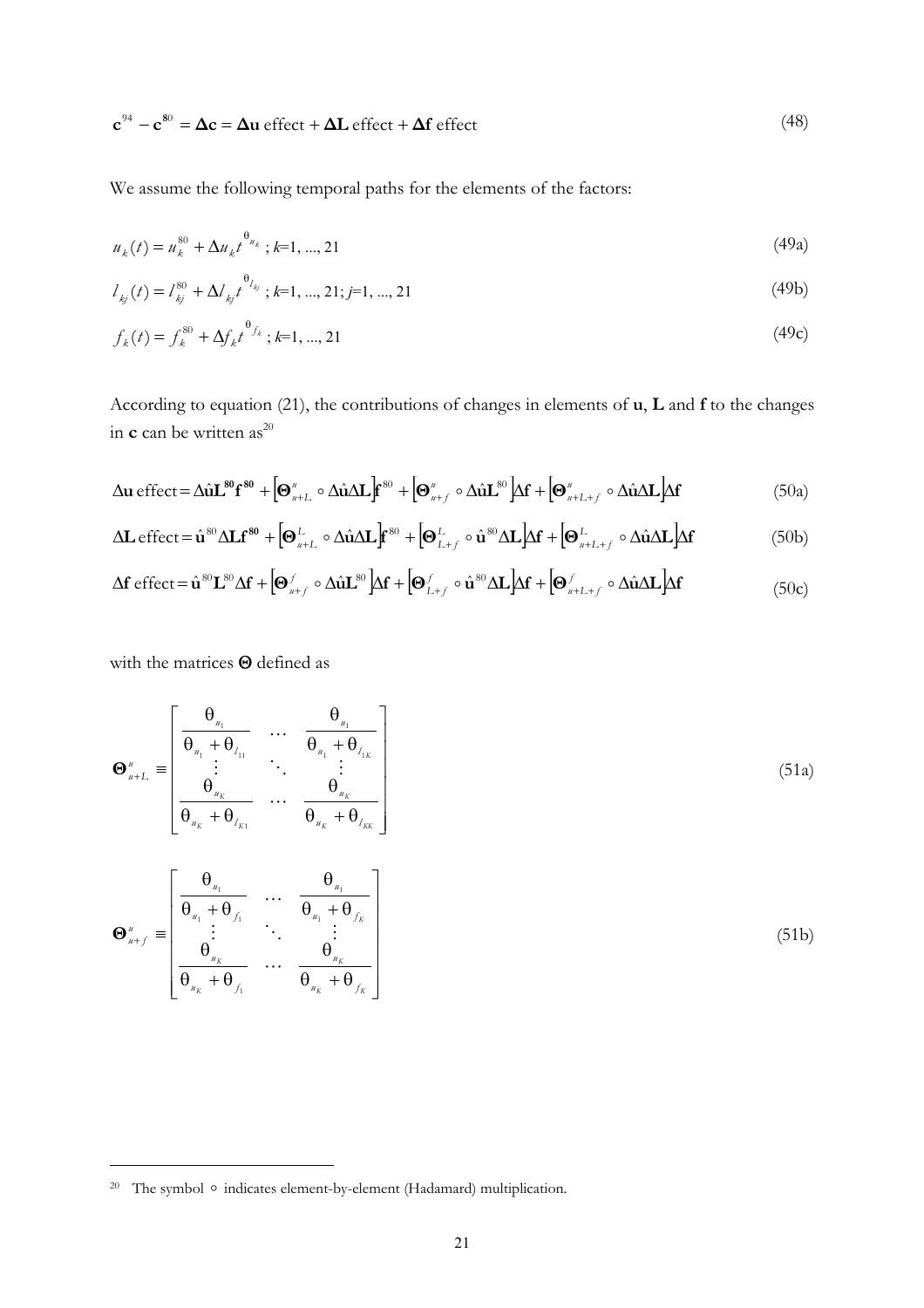$$
\mathbf{\Theta}_{n+L+f}^n = \begin{bmatrix}\n\frac{\theta_{n_1}}{\theta_{n_1} + \theta_{f_{11}}} & \cdots & \frac{\theta_{n_1}}{\theta_{n_1} + \theta_{f_{1K}}} \\
\vdots & \ddots & \vdots \\
\frac{\theta_{n_K}}{\theta_{n_K} + \theta_{f_{K1}} + \theta_{f_{1}}}\n\end{bmatrix}
$$
\n
$$
\mathbf{\Theta}_{n+L}^L = \begin{bmatrix}\n\frac{\theta_{l_1}}{\theta_{n_1} + \theta_{f_{11}}} & \cdots & \frac{\theta_{l_K}}{\theta_{n_K} + \theta_{f_{K}} + \theta_{f_{K}}}\n\end{bmatrix}
$$
\n
$$
\mathbf{\Theta}_{n+L}^L = \begin{bmatrix}\n\frac{\theta_{l_1}}{\theta_{n_1} + \theta_{f_{11}}} & \cdots & \frac{\theta_{l_{1K}}}{\theta_{n_1} + \theta_{f_{1K}}}\n\end{bmatrix}
$$
\n
$$
\mathbf{\Theta}_{n+L}^L = \begin{bmatrix}\n\frac{\theta_{l_{11}}}{\theta_{n_1} + \theta_{f_{1K}}} & \cdots & \frac{\theta_{l_{1K}}}{\theta_{n_K} + \theta_{f_{1K}}}\n\end{bmatrix}
$$
\n
$$
\mathbf{\Theta}_{n}^L = \begin{bmatrix}\n\frac{\theta_{l_{11}}}{\theta_{l_{11}} + \theta_{l_{11}}} & \cdots & \frac{\theta_{l_{1K}}}{\theta_{l_{1K}} + \theta_{f_{1K}}}\n\end{bmatrix}
$$
\n(51e)

$$
\mathbf{\Theta}_{L+f}^{L} = \begin{bmatrix} \frac{\theta_{l_{11}}}{\theta_{l_{11}} + \theta_{l_{1}}} & \cdots & \frac{\theta_{l_{1K}}}{\theta_{l_{1K}} + \theta_{l_{K}}} \\ \vdots & \ddots & \vdots \\ \frac{\theta_{l_{K1}}}{\theta_{l_{K1}} + \theta_{l_{1}}} & \cdots & \frac{\theta_{l_{KK}}}{\theta_{l_{KK}} + \theta_{l_{K}}} \end{bmatrix}
$$
(51e)

$$
\mathbf{\Theta}_{u+L+f}^{L} = \begin{bmatrix} \frac{\theta_{l_{11}}}{\theta_{u_1} + \theta_{l_{11}} + \theta_{f_1}} & \cdots & \frac{\theta_{l_{1K}}}{\theta_{u_1} + \theta_{l_{1K}} + \theta_{f_K}} \\ \vdots & \ddots & \vdots \\ \frac{\theta_{l_{K1}}}{\theta_{u_K} + \theta_{l_{K1}} + \theta_{f_1}} & \cdots & \frac{\theta_{l_{KK}}}{\theta_{u_K} + \theta_{l_{KK}} + \theta_{f_K}} \end{bmatrix}
$$
(51f)

$$
\mathbf{\Theta}_{u+f}^{f} = \begin{bmatrix} \frac{\theta_{f_1}}{\theta_{u_1} + \theta_{f_1}} & \cdots & \frac{\theta_{f_K}}{\theta_{u_1} + \theta_{f_K}} \\ \vdots & \ddots & \vdots \\ \frac{\theta_{f_1}}{\theta_{u_K} + \theta_{f_1}} & \cdots & \frac{\theta_{f_K}}{\theta_{u_K} + \theta_{f_K}} \end{bmatrix}
$$
(51g)

$$
\mathbf{\Theta}_{L+f}^{f} = \begin{bmatrix} \frac{\theta_{f_1}}{\theta_{l_1} + \theta_{f_1}} & \cdots & \frac{\theta_{f_k}}{\theta_{l_k} + \theta_{f_k}} \\ \vdots & \ddots & \vdots \\ \frac{\theta_{f_1}}{\theta_{l_{k1}} + \theta_{f_1}} & \cdots & \frac{\theta_{f_k}}{\theta_{l_{kk}} + \theta_{f_k}} \end{bmatrix}
$$
(51h)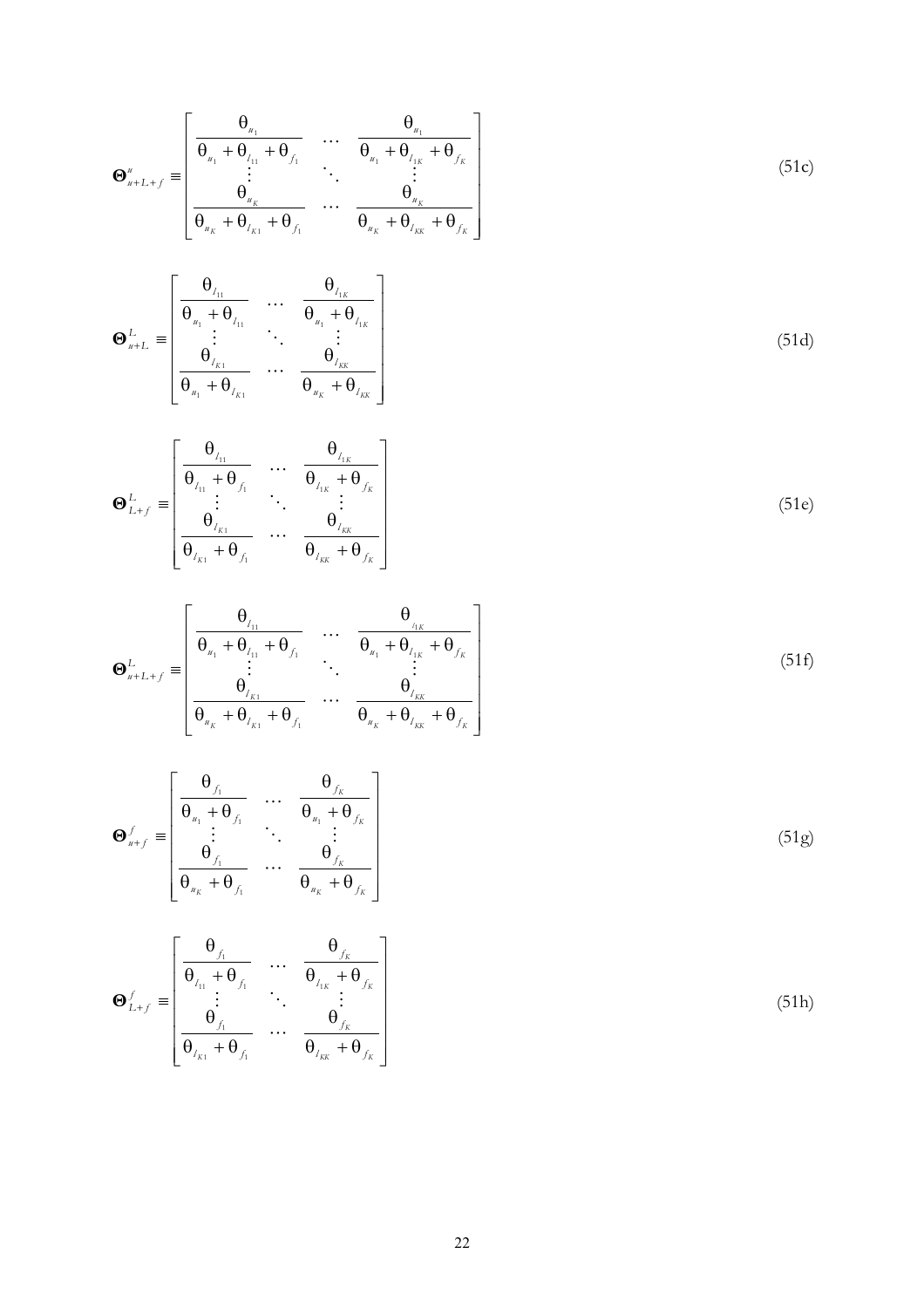$$
\mathbf{\Theta}_{u+L+f}^f = \begin{bmatrix} \frac{\theta_{f_1}}{\theta_{u_1} + \theta_{f_1} + \theta_{f_1}} & \cdots & \frac{\theta_{f_K}}{\theta_{u_1} + \theta_{f_K} + \theta_{f_K}} \\ \vdots & \ddots & \vdots \\ \frac{\theta_{f_1}}{\theta_{u_K} + \theta_{f_1} + \theta_{f_1}} & \cdots & \frac{\theta_{f_K}}{\theta_{u_K} + \theta_{f_K} + \theta_{f_K}} \end{bmatrix}
$$
(51i)

As argued before, assuming that parameters  $\theta$  are the same for all the factors (i.e.,  $\theta_{u_k} = \theta_{u_k} = \theta_{u_k}$  for all *j* and *k* would yield Sun's (1998) solution. This would be a natural thing to do if no information would be available for the years in-between 1980 and 1994. To illustrate the techniques outlined in the previous sections, we will estimate some of the  $\theta$  parameters by employing additional information of two sorts. First, we incorporate information about sectoral final demands for 1986 and/or 1990. Afterwards, we will employ information about wage payments per unit of output, which we consider as a variable correlated to the first determinant in the SDA, labor costs per unit of output.

In both cases, we had to decide on the values to be assigned to the a priori distributions contained in the support vector **b** (see equation 32) and the possible realizations for the random term in vectors **v** (see equation 33). The following vectors were used for all parameters throughout the empirical analyses below: $^{21}$ 

**b**=[-5.0, -3.0, -1.0, 1.0, 3.0, 5.0, 7.0]' and **v**=[-0.01, -0.005, 0, 0.005, 0.01]'

#### **6.a Inclusion of values of a determinant for an intermediate period**

1

We will report two sets of results obtained by incorporating information on the volumes of sectoral final demands. First, we used observations for sectoral final demand in 1990 only. These levels were reported in the Spanish National Accounts (INE, 1999). We subsequently expressed them in 1986 prices by means of the deflation procedure discussed in Appendix A. Next, we applied the very same procedure, but incorporated sectoral final demand levels for 1986 (INE, 1987) and 1990, simultaneously. Consequently, Table 1 reports two sets of estimated  $\theta_f$ , and two sets of associated decomposition results.

<sup>21</sup> Fernández (2004, p. 142-143) tested the assertion by Golan *et al*. (1996, p. 138) that the estimation results are generally not very sensitive to the choice of a particular set in the specific context of a path-based shift-share analysis. His results strongly confirmed this assertion by Golan *et al*.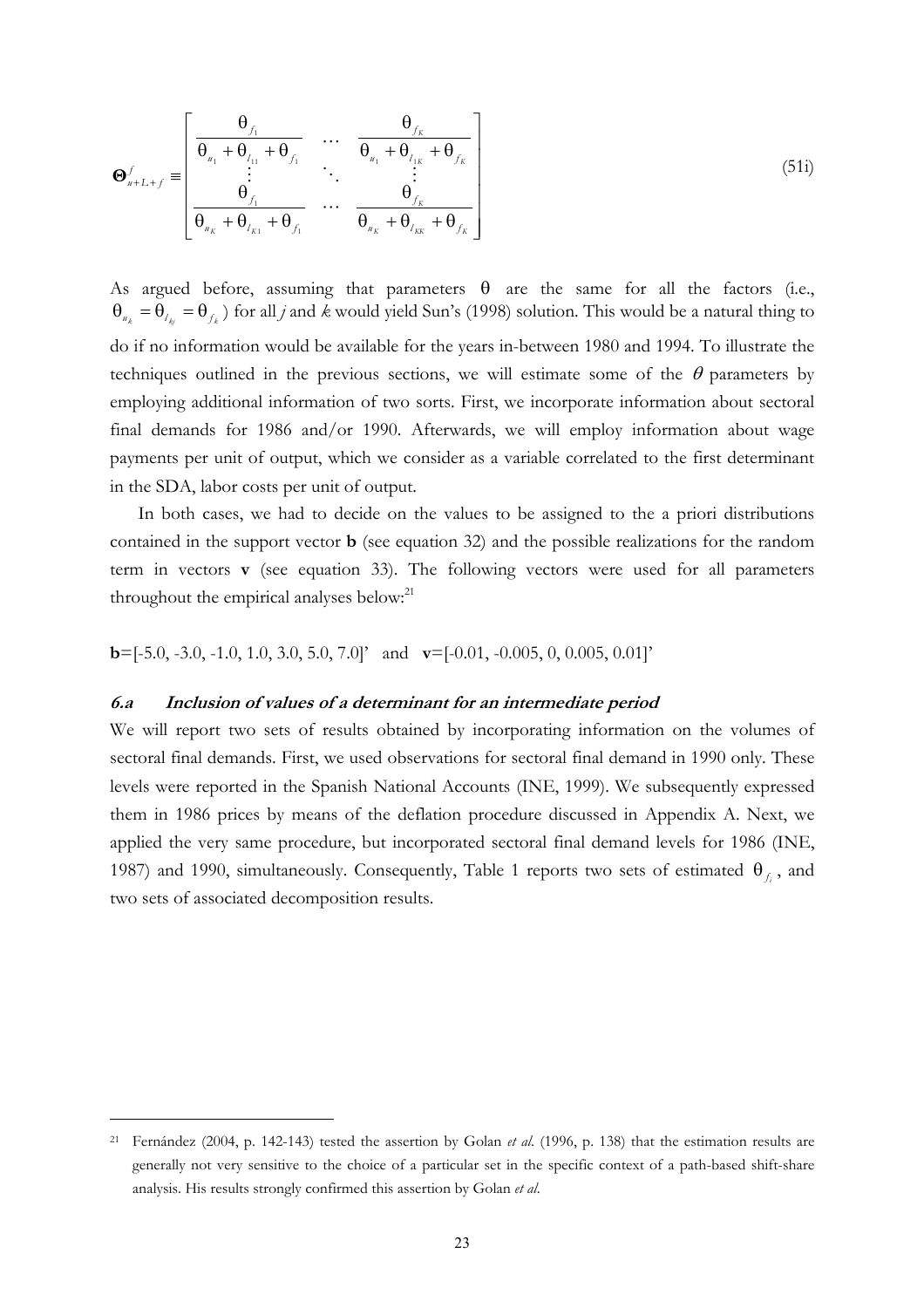|        | (1)                     | (2)            | (3)            | (4)            | (5)                           | (6)            | (7)            | (8)            | (9)                           | (10)           | (11)           | (12)           |
|--------|-------------------------|----------------|----------------|----------------|-------------------------------|----------------|----------------|----------------|-------------------------------|----------------|----------------|----------------|
| Sector | $\Delta$ c <sup>a</sup> | $\Delta u$ eff | $\Delta L$ eff | $\Delta f$ eff | $\hat{\mathbf{\theta}}_{f_i}$ | $\Delta u$ eff | $\Delta L$ eff | $\Delta f$ eff | $\hat{\mathbf{\Theta}}_{f_i}$ | $\Delta u$ eff | $\Delta L$ eff | $\Delta f$ eff |
| 1      | 24.2                    | $-193.0$       | 105.9          | 111.4          | $\infty$                      | $-0.9$         | 4.3            | $-5.7$         | $\infty$                      | $-3.3$         | $-5.5$         | $-0.2$         |
| 2      | $-44.7$                 | $-132.6$       | 35.2           | 52.7           | 0.00                          | $-3.6$         | 17.3           | $-20.5$        | 0.00                          | $-2.8$         | $-10.9$        | $2.2\,$        |
| 3      | 53.2                    | $-45.8$        | $-76.0$        | 175.0          | $\infty$                      | $-5.4$         | $-4.1$         | $-3.2$         | $\infty$                      | $-6.7$         | $-8.6$         | $-5.4$         |
| 4      | 42.5                    | $-167.7$       | 56.8           | 153.5          | 6.34                          | 3.7            | 5.2            | 2.1            | 8.40                          | $-9.3$         | $-8.8$         | $-7.0$         |
| 5      | 261.5                   | $-163.5$       | 104.1          | 320.9          | 1.55                          | $-4.3$         | 4.0            | $-3.5$         | 1.93                          | $-5.2$         | $-6.2$         | $-0.5$         |
| 6      | 130.0                   | $-80.1$        | 41.5           | 168.6          | 0.30                          | 6.0            | 1.4            | 2.5            | 6.71                          | $-9.7$         | $-5.3$         | $-3.5$         |
| 7      | 26.5                    | $-122.5$       | 49.8           | 99.2           | 0.00                          | 13.2           | 0.9            | 15.9           | 0.00                          | $-1.8$         | $-6.9$         | $0.8\,$        |
| $8\,$  | 216.6                   | $-267.8$       | 72.1           | 412.4          | 0.79                          | 5.6            | 5.3            | 2.7            | 1.25                          | $-9.5$         | $-7.8$         | $-4.9$         |
| 9      | 232.0                   | $-403.8$       | 32.9           | 602.9          | 0.92                          | 2.2            | 8.5            | 1.0            | 1.49                          | $-10.8$        | $-8.8$         | $-6.8$         |
| 10     | 228.4                   | $-15.5$        | 98.6           | 145.3          | 0.55                          | 3.1            | 3.6            | $-2.1$         | 1.74                          | $-5.4$         | $-5.2$         | $3.1\,$        |
| 11     | 249.5                   | $-141.3$       | 58.4           | 332.4          | 0.43                          | 9.7            | 6.2            | 3.1            | 0.67                          | $-4.9$         | $-9.0$         | $-0.6$         |
| 12     | 108.2                   | $-74.4$        | 86.5           | 96.1           | 1.90                          | $-0.7$         | 4.4            | $-4.5$         | 1.78                          | $-2.9$         | $-6.6$         | 4.1            |
| 13     | $-77.9$                 | $-156.7$       | 39.4           | 39.4           | 0.00                          | $-3.7$         | 3.3            | $-18.2$        | 0.00                          | $-3.7$         | $-5.3$         | $-10.4$        |
| 14     | 570.1                   | 9.7            | 53.4           | 506.9          | 0.00                          | 16.1           | 7.4            | $-1.1$         | 0.90                          | $-13.5$        | $-8.5$         | 1.3            |
| 15     | 527.0                   | $-169.0$       | 235.9          | 460.2          | 0.31                          | 6.6            | 3.7            | 0.5            | 1.19                          | $-7.7$         | $-6.3$         | 0.3            |
| 16     | 163.6                   | $-36.7$        | 35.7           | 164.6          | 0.23                          | 8.7            | 3.5            | 1.2            | 0.78                          | $-6.7$         | $-5.9$         | $-0.3$         |
| 17     | 359.7                   | $-463.5$       | 506.6          | 316.6          | 1.71                          | $-2.9$         | 3.7            | $-10.1$        | 1.42                          | $-0.5$         | $-6.5$         | 11.2           |
| 18     | 105.8                   | 83.5           | $-111.8$       | 134.1          | 1.89                          | 0.5            | $-0.5$         | $-0.8$         | 1.52                          | $-3.9$         | $-4.1$         | $-0.9$         |
| 19     | 265.1                   | $-424.8$       | 525.9          | 164.0          | 0.00                          | $-0.5$         | 3.0            | $-11.0$        | 0.00                          | $-3.5$         | $-6.3$         | 13.2           |
| 20     | 388.5                   | 121.3          | 172.7          | 94.4           | 2.89                          | $-0.5$         | 3.9            | $-6.5$         | 7.32                          | $-3.1$         | $-6.5$         | 17.4           |
| 21     | 3090.6                  | 343.9          | 258.2          | 2488.6         | 0.69                          | 5.1            | 4.7            | $-1.2$         | 1.04                          | $-5.4$         | $-5.9$         | 1.4            |
| Total  | 6920.4                  | $-2500.4$      | 2381.6         | 7039.0         |                               | 0.9            | 4.6            | $-1.2$         |                               | $-5.6$         | $-6.6$         | 0.3            |

**Table 1: Decomposition results for case with additional information for one of the determinants.\***

\* Column (5) presents estimated coefficients after incorporating one intermediate observation. Columns (6-8) present %-differences between contributions obtained by the PB method incorporating one intermediate observation and obtained by calculating averages over traditional decomposition formulae (the latter are used as base values). Column (9) presents estimated coefficients after incorporating two intermediate observations. Columns (10-12) present %-differences between contributions obtained by the PB technique when incorporating two intermediate observations and obtained by the PB technique incorporating one intermediate observation (the latter are used as base values).

<sup>a</sup> Columns (2-4) do not always add up to the numbers in column (1) due to rounding.

The first column reports the actual change in sectoral labor costs in the 21 Spanish sectors between 1980 and 1994, expressed in billions of 1986 pesetas. Labor costs increased in all but two sectors, "energy" (2) and "other manufacturing" (13).

Columns (2)-(4) present the results of the decomposition analysis if the averages would have been taken over the six possible traditional decomposition formulae. The values for the Spanish economy as a whole in the bottom row are obtained by simply adding the sectoral results. Clearly, declining labor costs per unit of gross output would have led to lower labor costs in most sectors if nothing else would have changed (the ∆**u** effect is generally negative). Exceptions to this rule are mostly found in services sectors ("construction" (14), "communication services"(18), "real estate and business services" (20) and "other services" (21)). The generally positive results for the ∆**L** effect suggest that the domestic input coefficients have changed in such a way that labor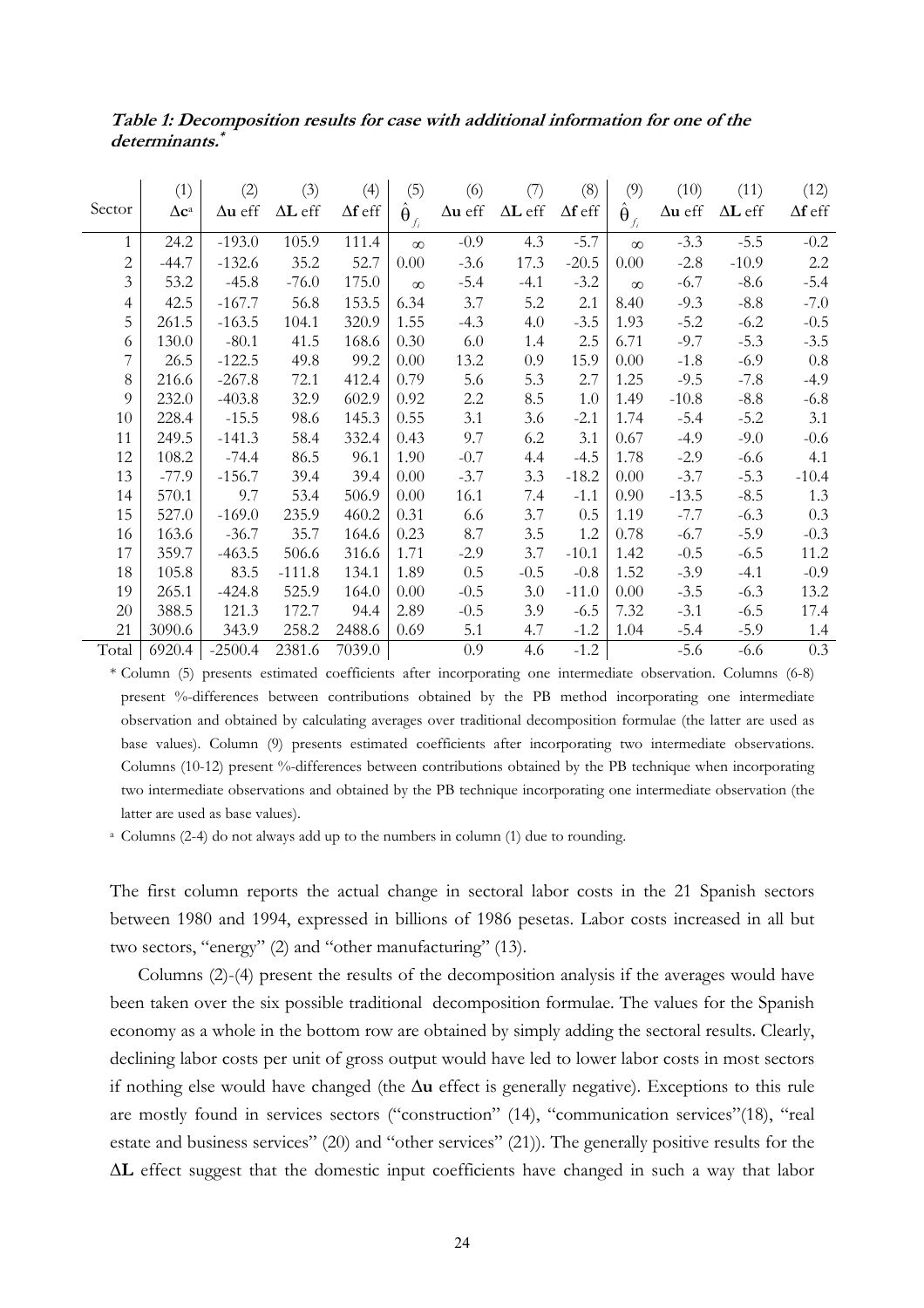costs would have increased, in the absence of changes in the level and composition of final demand. This finding can be due to changes in technology (technological progress or substitution of inputs induced by changes in relative prices) or to changes in the trade pattern of Spain. Only for "minerals and mining" (3) and "communication services" (18) a negative contribution of changes in the Leontief inverse **L** is obtained. Finally, the contributions of the ∆**f** effect are positive. This is not a very surprising result, since the consumption and investment levels went up considerably in the period studied. In the demand-driven input-output model, positive final demand growth will always yield increases in labor costs, unless labor costs per unit of output are reduced considerably and/or input coefficients cause substitution of inputs towards inputs with lower labor cost coefficients. In SDA studies, these potentially offsetting effects are assumed to be absent by construction, however.

From the viewpoint of this paper, the most interesting results are contained in the righthand side part of Table 1. Column (5) presents the estimates for the  $\theta_f$  parameters obtained by maximum entropy techniques for the PB method using the final demands for 1990 only.<sup>22</sup> The most prominent result concerns the frequency of extreme estimates. As often as five times a value of 0.00 was found, next to three times infinity. In these cases, the error committed by assuming a linear path may be very considerable, as polar paths appear more plausible.

Columns (6), (7) and (8) report the percentage deviations from the results obtained by computing averages as found after substituting the estimates in column (5) in equations (50) and (51). A couple of comments are called for. First, the deviations are sometimes considerable. The most substantial deviations are found for the ∆**f** effect, associated with the determinant for which additional information was incorporated. Nevertheless, considerable effects of applying the PB methodology are also found for the other two effects. Second, the deviations are generally strongest for the sectors for which the estimated parameters deviate strongly from one, the value implicitly chosen when taking averages. The results for "transport services" (17), however, shows that deviations exceeding 10% can also occur for sectors for which the parameter deviates only modestly (1.71) from one. This property is due to the matricial nature of the decomposition at hand. Consequently, a different estimated time path for the final demand for commodities produced by sector *i* can well affect the contribution of changes in final demand as assessed for sector *j*. If the results are added over sectors, the most marked deviation from the decomposition using averages is found for the ∆**L** effect. This results carries over from deviations in relative terms to deviations in its absolute value.

The results contained in column (9) are similar to those in (5), except that another observation for the final demand vector was incorporated in the estimation procedure. This clearly had impacts on the estimated  $\theta$ <sub>f</sub>. In five cases, an estimate below one in column (5)

<sup>&</sup>lt;sup>22</sup> The parameters relating to the determinants for which no additional information was used (the elements of the vector θ**u** and the matrix Θ**L**) were set equal to one. As mentioned before, this implies that we assume a linear path for these determinants.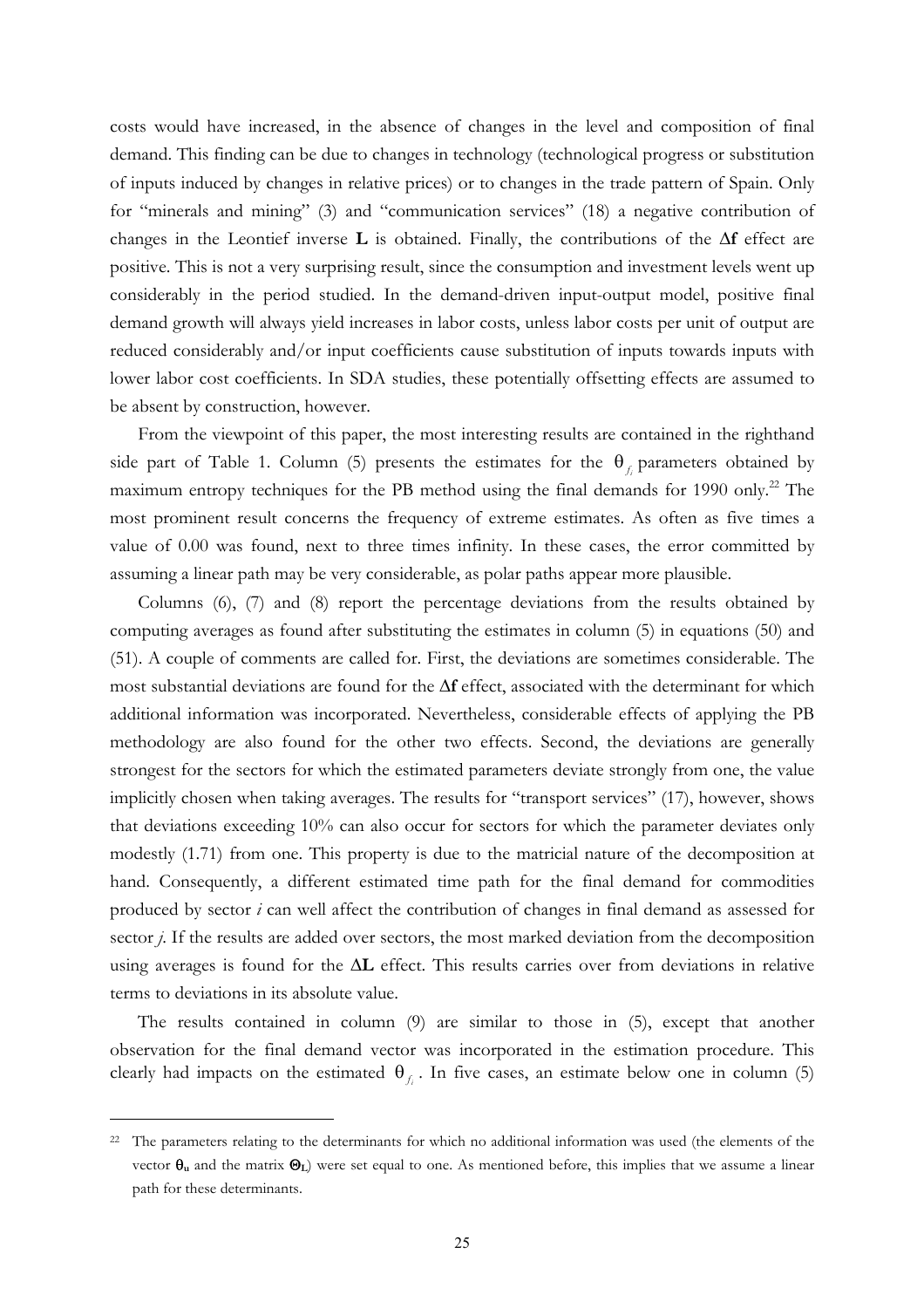turned into an estimate above one after including the final demand levels for 1986. The most eyecatching change was found for sector 6, "metallic products", for which the estimated value is 6.71 now, as opposed to 0.30 before. Another interesting case is sector 14 "construction", for which the incorporation of more information yielded a switch from an extreme value for the parameter (0.00) to a value indicating an almost linear path (0.90). For the majority of sectors, however, the changes are relatively minor. The decomposition results in columns (10) to (12) show percentage differences between the respective contributions found with additional information for two years and for one year. With regard to the ∆**u** effect, the most substantial changes are found for sectors 9 and 14, "transport equipment" and "construction", respectively. For these two sectors, the difference between the contributions of this effect exceeds 10 percent. Concerning the ∆**L** effect, only one sector fulfills this admittedly rather arbitrary criterion for a change to be 'exceptional'. In sector 2, "energy", the difference between the contributions estimated using averages and the PB technique becomes much smaller if the latter method is applied with information not only for 1990, but also for 1986. With respect to the ∆**f** effect, four sectors yield differences that exceed 10 percent: "other manufacturing" (13), "transport services" (17), "finance and insurance" (19) and "real estate and business services" (20). For the economy as whole, a notable result is that the inclusion of more additional information hardly affects the contribution of the effect of the determinant for which more information was included. The contribution of the other two effects changed more strongly. In both cases, the absolute size of the effects tend to be closer to zero than suggested by the use of contributions averaged over traditional decomposition formulae.

#### **6.b Incorporating information from variables correlated to a determinant**

As we explained in the previous section, additional information for other variables than the determinants can also be incorporated in the PB method, provided that this information concerns intermediate periods. We will illustrate this by using Spanish data on wages per unit of output (vector **r**), a variable that is expected to be correlated quite strongly to the determinant **u**, labor costs per unit of gross output. The data on **r** were taken from INE (1999). Our sample of 42 pairs (21 for 1980 and 1994 each) indicated a high correlation coefficient of 0.976.<sup>23</sup> We constructed 95%-confidence intervals for the elements of **u** in 1986 (equation (46)), using information on the wage costs per unit of gross output for that year taken from INE (1987). Next, we used the upper and lower bounds of these intervals to generate upper and lower bounds for the estimated parameters  $\theta_u$ . The parameters for which no additional information was included (the  $\Theta$ <sub>L</sub> matrix and  $\theta$ <sub>f</sub> vector) were all set equal to 1. The results are presented in Table 2.

<sup>&</sup>lt;sup>23</sup> The estimated equation reads as follows:  $u_k(t) = 0.030 + 1.099r_k(t)$ . The *t*-statistics are 3.48 and 28.72 for the interecpt and the slope parameters, respectively. The standard error of the equation is 0.026 and *R*2 is 0.95.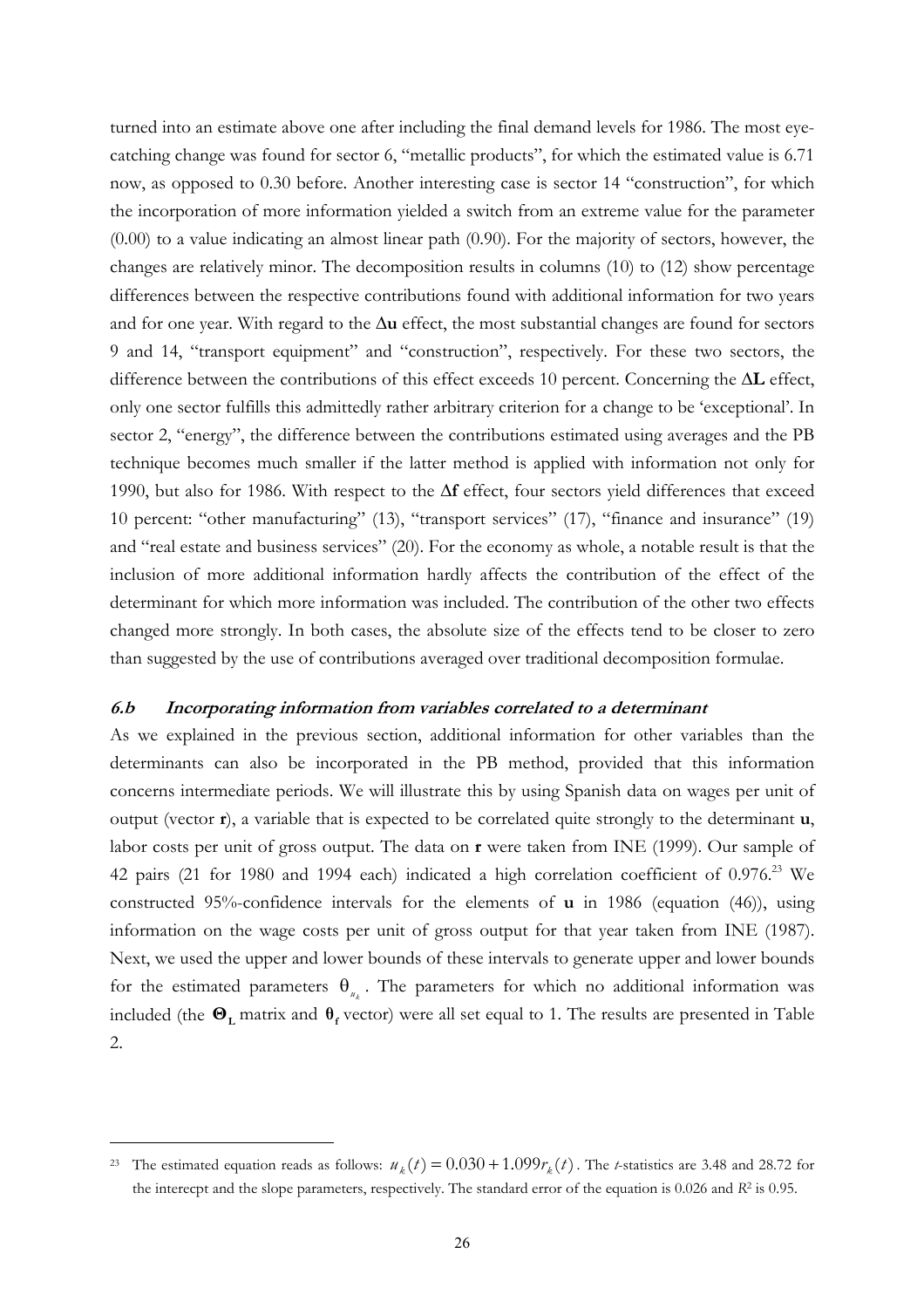| Table 2: Decomposition results for case with additional information for a variable |
|------------------------------------------------------------------------------------|
| correlated to one of the determinants. <sup>*</sup>                                |

|                | (1)                               | (2)                  | (3)            | (4)            | (5)                                     | (6)                          | (7)             | (8)            | (9)        | (10)           | (11)    | (12)           |
|----------------|-----------------------------------|----------------------|----------------|----------------|-----------------------------------------|------------------------------|-----------------|----------------|------------|----------------|---------|----------------|
| Sector         | $\Delta c^{\scriptscriptstyle a}$ | $\Delta u$ eff       | $\Delta L$ eff | $\Delta f$ eff | $\hat{\theta}^{low}$<br>$\mathcal{U}_k$ | $\hat{\theta}$ high<br>$u_k$ |                 | $\Delta u$ eff |            | $\Delta L$ eff |         | $\Delta f$ eff |
|                |                                   |                      |                |                |                                         |                              | $_{\text{low}}$ | high           | $\log$     | high           | $\log$  | high           |
| 1              | 24.2                              | $-193.0$             | 105.9          | 111.4          | 0.19                                    | 0.69                         | 2.8             | $-15.5$        | $-14.3$    | 3.8            | $-13.3$ | 1.3            |
| $\overline{c}$ | $-44.7$                           | $-132.6$             | 35.2           | 52.7           | 0.92                                    | $\infty$                     | $-5.3$          | $-5.0$         | 0.3        | $-6.0$         | $-9.3$  | $-12.7$        |
| 3              | 53.2                              | $-45.8$              | $-76.0$        | 175.0          | 0.00                                    | 0.00                         | $-7.2$          | $-11.9$        | $-2.1$     | $-2.8$         | $-4.6$  | $-2.8$         |
| 4              | 42.5                              | $-167.7$             | 56.8           | 153.5          | 0.00                                    | 0.00                         | 1.7             | $-3.4$         | $-7.1$     | 2.6            | $-1.1$  | 0.9            |
| 5              | 261.5                             | $-163.5$             | 104.1          | 320.9          | 0.00                                    | 0.00                         | $-21.6$         | $-29.6$        | $-4.6$     | 3.0            | $-13.6$ | $-12.0$        |
| 6              | 130.0                             | $-80.1$              | 41.5           | 168.6          | 0.00                                    | 0.00                         | $-12.4$         | $-4.3$         | $-9.1$     | $-2.9$         | $-3.6$  | $-1.3$         |
| 7              | 26.5                              | $-122.5$             | 49.8           | 99.2           | 0.00                                    | 0.00                         | 0.3             | $-8.6$         | $-8.0$     | 3.2            | $-6.6$  | $-1.2$         |
| $8\,$          | 216.6                             | $-267.8$             | 72.1           | 412.4          | 0.00                                    | $0.08\,$                     | 3.5             | $-34.5$        | $-3.8$     | 5.2            | $-22.2$ | 1.4            |
| 9              | 232.0                             | $-403.8$             | 32.9           | 602.9          | 0.50                                    | 0.75                         | $-6.9$          | $-16.7$        | $-15.3$    | $-8.3$         | $-10.3$ | $-4.2$         |
| 10             | 228.4                             | $-15.5$              | 98.6           | 145.3          | 0.00                                    | 1.03                         | 3.0             | $-11.7$        | $-0.4$     | $-0.4$         | $-0.9$  | 0.6            |
| 11             | 249.5                             | $-141.3$             | 58.4           | 332.4          | 0.00                                    | 0.32                         | $-9.9$          | $-22.3$        | 2.6        | 2.6            | $-9.9$  | $-4.7$         |
| 12             | 108.2                             | $-74.4$              | 86.5           | 96.1           | 0.00                                    | 0.00                         | $-4.0$          | $-15.7$        | $-4.9$     | 2.6            | $-7.7$  | $-5.5$         |
| 13             | $-77.9$                           | $-156.7$             | 39.4           | 39.4           | 0.01                                    | 0.22                         | $-2.0$          | 2.4            | $-3.1$     | $-9.0$         | 10.8    | 6.9            |
| 14             | 570.1                             | 9.7                  | 53.4           | 506.9          | $\infty$                                | $\infty$                     | 17.1            | 17.1           | $-4.0$     | $-4.0$         | 0.1     | 0.1            |
| 15             | 527.0                             | $-169.0$             | 235.9          | 460.2          | 0.00                                    | 0.00                         | $-9.6$          | $-15.8$        | $-3.9$     | 0.5            | $-4.9$  | $-3.8$         |
| 16             | 163.6                             | $-36.7$              | 35.7           | 164.6          | 0.00                                    | $\infty$                     | 16.0            | $-15.3$        | 0.9        | 0.9            | $-2.6$  | 3.4            |
| 17             | 359.7                             | $-463.5$             | 506.6          | 316.6          | 0.00                                    | 0.02                         | $-10.7$         | $-25.5$        | $-11.2$    | 0.8            | $-19.3$ | $-15.9$        |
| 18             | 105.8                             | 83.5                 | $-111.8$       | 134.1          | 0.00                                    | 0.08                         | $-1.1$          | 1.4            | $\ \, 8.8$ | 6.0            | 4.1     | 8.1            |
| 19             | 265.1                             | $-424.8$             | 525.9          | 164.0          | 0.00                                    | 0.02                         | $-1.4$          | $-16.4$        | $-12.3$    | $-2.7$         | $-4.6$  | 3.4            |
| 20             | 388.5                             | 121.3                | 172.7          | 94.4           | 0.00                                    | 0.76                         | $-7.1$          | 5.7            | $-3.3$     | 3.5            | $-1.3$  | 2.9            |
| 21             | 3090.6                            | 343.9                | 258.2          | 2488.6         | $\infty$                                | $\infty$                     | 25.8            | 25.8           | $-4.2$     | $-4.2$         | $-4.4$  | $-4.4$         |
|                |                                   | Total 6920.4 -2500.4 | 2381.6         | 7039.0         |                                         |                              | $-9.3$          | $-25.2$        | $-8.4$     | $-0.5$         | $-6.8$  | $-3.4$         |

Columns (1-5) are identical to columns (1-5) in Table 1, but are presented again for ease of reference. Columns (6-12) present %-differences between contributions obtained by the PB method and contributions obtained by calculating averages over traditional decomposition formulae (the latter are used as base values).

Columns  $(2-4)$  do not always add up to the numbers in column  $(1)$  due to rounding.

The lower and upper estimates for the parameters that characterize the time paths indicate that extreme paths were found very often. For a number of sectors, one of the boundaries of the confidence interval indicates an extreme path, while the opposite boundary suggests a path that is strictly inside the rectangle. In general, the parameter estimates are very small. The zero estimates outnumber the infinity estimates, and the remaining estimates are generally below 1. Due to the strong correlation between the determinant **u** and the variable **r** for which we have information, the confidence interval for the path parameters turn out to be narrow. The most remarkable exception is sector 16, "restaurants, hotels, etc.", for which the additional information does not narrow the confidence interval at all.

The implications for the contributions of the respective determinants of using this kind of additional information in the PB approach are documented in columns (7-12) of Table 2. These columns indicate the relative differences between these results and those obtained by taking averages over traditional decomposition formulae, expressed in percentages. Clearly, the differences are sometimes sizeable. At the level of single sectors, differences of more than 20%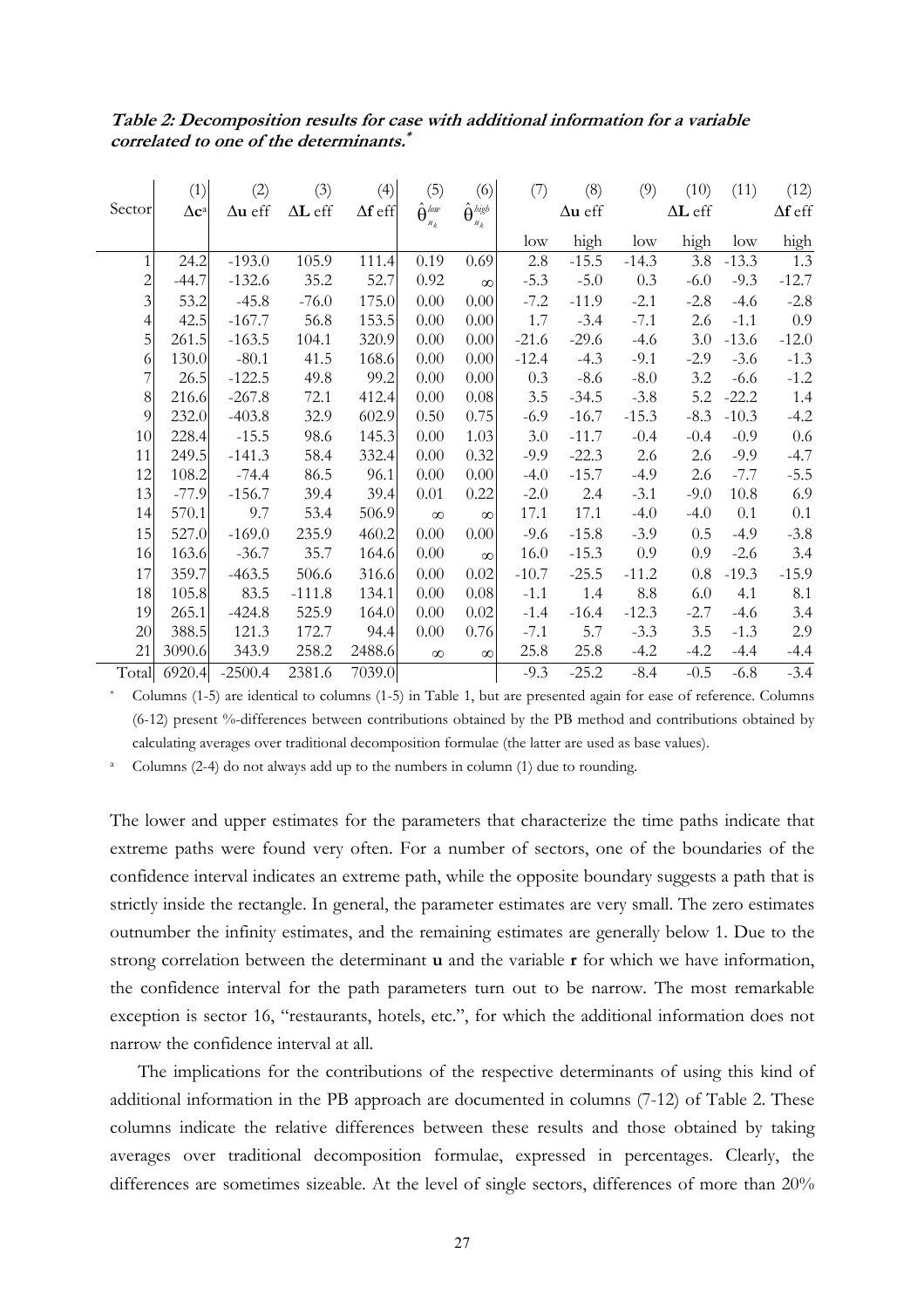are encountered. The differences between the results obtained by using the set of lower boundaries and the results obtained by using the upper boundaries is often quite small, but not always. Such substantial differences are especially prominent in cases where one of the bounds characterizes a polar path, while the other does not. Examples are sectors 8 ("office equipment"), 11 ("textiles and clothing") and 17 ("transport services"). Another interesting feature concerns sectors for which the lower and upper bounds are identical to each other. In some cases, these extremely narrow confidence intervals yield identical contributions for the lower and upper bound values. Examples are sectors 14 ("construction") and 21 ("other services"). In other cases, such as sectors 5 ("chemicals") and 6 ("metallic products"), the results deviate significantly. The differences between these two sets of cases are due to the matricial nature of the decomposition at hand. The contributions depend on all  $\theta$  parameters and changes in the determinants of all sectors. In most empirical input-output studies, most sectoral effects are mainly caused by intrasectoral changes, unless the sector considered is relatively small. Hence, it is not very surprising that equality of parameters for the two largest sectors in terms of the change in labor costs (sectors 14 and 21) implies equality of the contributions for these sectors, while stability of parameters for much smaller sectors like (5) and (6) does not preclude substantial differences in the relative sizes of the contributions for these sectors.

It should be kept in mind that we only present results for the sets of parameters that contain lower bounds for all sectors and upper bounds for all sectors. Of course, nothing prevents true parameter values to be close to the lower bounds for some sectors and close to the upper bounds for others. It might well be that some contributions would not be bounded by the levels implied by the results presented in Table 2. More advanced statistical analysis is required to study this issue in depth.

In this section, we analyzed empirically how the incorporation of two specific kinds of additional information into the PB approach affect results for a sectoral labor costs SDA for Spain in the period 1980-1994. We would like to stress that we could also have opted for incorporation of the two types of information simultaneously. This would not involve a more complex decomposition methodology. The only reason we did not embark on such an endeavor relates to limited space.

#### **7. Conclusions**

Traditional SDA suffers from the "non-uniqueness" problem. Since many decomposition formulae are equally valid from a theoretical point of view, the empirically often substantial differences in outcomes noted by Dietzenbacher & Los (1998) pose a serious problem. Most often, the problem of choosing a specific formulae is avoided by computing averages over (a subset of) formulae. This paper does not challenge the theoretical equivalence of decomposition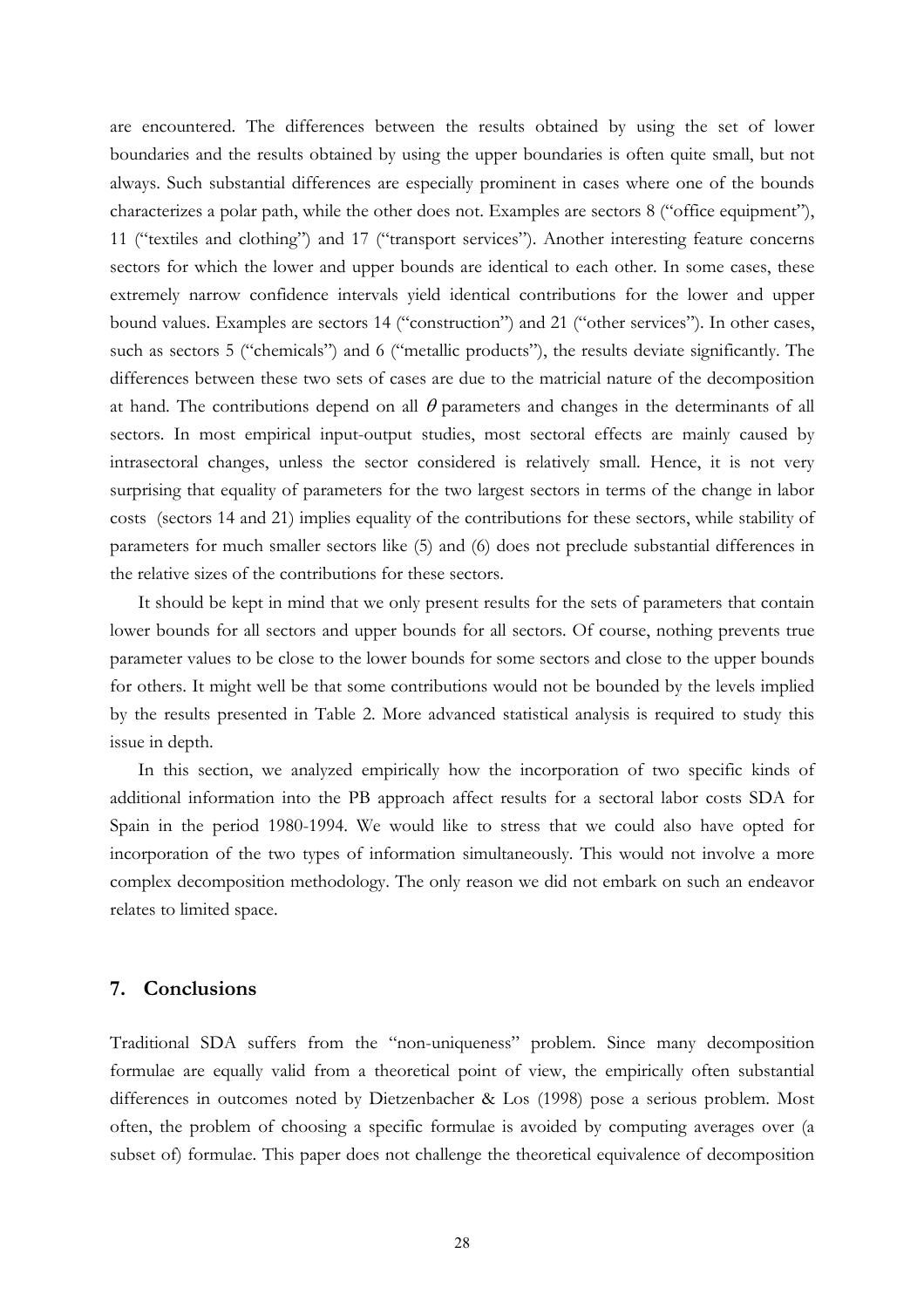formulae but proposes a methodology using Maximum Entropy econometrics to select the decomposition formula that provides an optimal 'fit' to additional empirical information.

The point of departure is a class of monotonic time paths for variables, which led us to label our method the "path based" (PB) method. It was shown that taking the average over all traditional decomposition formulae is equivalent to one specific member of this class, i.e. the linear path. Next, we showed how the parameters that characterize the paths can be estimated, even if the available data is very limited. If information about the values of the determinants contained in the SDA is completely absent, the estimation procedure yields the linear path. If some information is available for a period between the initial period and the final period of the analysis, the selected path is a different one. In some cases, the selected path corresponds to paths that are implicitly assumed by specific traditional decomposition formulae. Together, the estimated parameters define a decomposition formula. From an empirical point of view, this formula is to be preferred over other decomposition formulae that can be constructed by means of the monotonic times paths considered.

We applied the methodology to quantify the contributions of three determinants of changes in sectoral labor costs in Spain between 1980 and 1994, i.e. labor costs per unit of gross output, input coefficients and final demand levels. Two types of additional information were considered. First, the actual levels of final demand for one or two intermediate years, and second, the levels of sectoral wage costs per unit of output in an intermediate period. These wage costs are used as a variable that correlates with one of the determinants, the labor costs per unit of gross output. The results indicate that the use of additional information in the PB approach can well yield results that differ substantially from the mean over all traditional decomposition formulae, or equivalently, the linear path. For some sectors and determinants, the differences amount to more than 10%. Differences of this size lead us to believe that the PB method provides an interesting alternative to computing averages over decomposition formulae.

A couple of challenges remain to be solved, however. In a considerable number of cases, the additional information did not fit the class of monotonic paths we defined. We opted for a rather pragmatic solution if the value of a determinant in an intermediate period exceeded the values in both the initial and the final period (or if it was lower than both), which implies nonmonotonicity. We would of course prefer an approach in which non-monotone paths could be estimated. More research should be done in this respect, because a more general class of time paths would complicate the construction of the constrained maximization problems characteristic of maximum entropy estimation procedures. It could also be interesting to see whether estimation results would change if we would estimate the parameters in a way that takes the continuous time character of the temporal paths explicitly into account. In this paper, we do implicitly assume that final demand levels are constant over a year, which is not really in line with the continuous nature of the temporal paths considered. This seems to be a very ambitious task, however.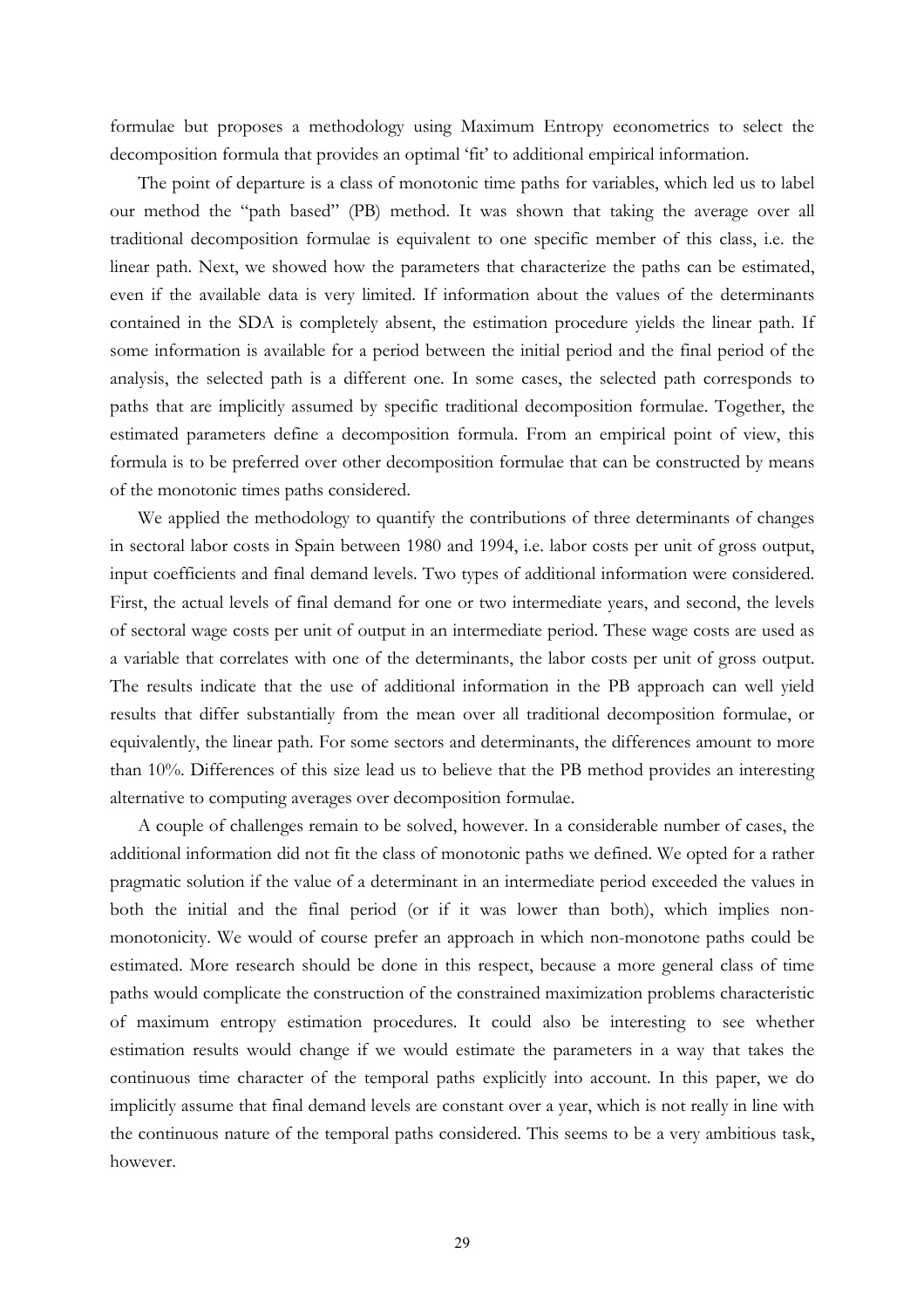Another challenge is the application of the PB principle to another type of structural decomposition analyses. In this paper, we only considered additive decomposition forms, which quantify contributions of changes in determinants to *differences* in values between final and initial periods. Recently, multiplicative decomposition forms have become increasingly popular. They quantify contributions of changes in determinants to *ratios* in values between final and initial periods. Despite the difference between the two types of decomposition, they both suffer from the non-uniqueness problem. Hence, it could be worthwhile to pursue a PB alternative to the (geometric) averages over multiplicative decomposition formulae that are mostly used to circumvent the problem.

#### **References**

- Barff, R..A. and P.L. Knight III (1988), "Dynamic Shift-Share Analysis", *Growth and Change*, vol. 19, pp. 2- 10.
- De Haan, M. (2001), "A Structural Decomposition Analysis of Pollution in The Netherlands", *Economic Systems Research*, vol. 13, pp. 181-196.
- Dietzenbacher, E., A.R. Hoen and B. Los (2000), "Labor Productivity in Western Europe 1975-1985: An Intercountry, Interindustry Analysis", *Journal of Regional Science*, vol. 40, pp. 425-452.
- Dietzenbacher, E., M.L. Lahr and B. Los (2004), "The Decline in Labor Compensation's Share of GDP: a Structural Decomposition Analysis for the United States, 1982-1997", in: E. Dietzenbacher and M.L. Lahr (eds.), *Wassily Leontief and Input-Output Economics* (Cambridge UK: Cambridge University Press), pp. 138-185.
- Dietzenbacher, E. and B. Los (1998), "Structural Decomposition Techniques: Sense and Sensitivity", *Economic Systems Research*, vol. 10, pp. 307-323.
- Dietzenbacher, E. and B. Los (2000), "Structural Decomposition Analyses with Dependent Determinants", *Economic Systems Research*, vol. 12, pp. 497-514.
- Fernández, E. (2004), *The Use of Entropy Econometrics in Decomposing Structural Change*, unpublished PhD thesis, University of Oviedo (Spain).
- Golan, A., G. Judge and D. Miller (1996), *Maximum Entropy Econometrics: Robust Estimation with Limited Data* (Chichester UK, John Wiley).
- Golan, A., G. Judge and S. Robinson (1994), "Recovering Information from Incomplete or Partial Multisectoral Economic Data", *Review of Economics and Statistics*, vol. 76, pp. 541-549.
- Harrison, W.J., J.M. Horridge and K.R. Pearson (2000), "Decomposing Simulation Results with Respect to Exogenous Shocks", *Computational Economics*, vol. 15, pp. 227-249.
- Hoekstra, R. and J.C.J.M. Van den Bergh (2002), "Structural Decomposition Analysis of Physical Flows in the Economy", *Environmental and Resource Economics*, vol. 23, pp. 357-378.
- INE (1987), *Contabilidad Nacional de España 1986* (Madrid, Instituto Nacional de Estadística).
- INE (1991), *Contabilidad Nacional de España 1990* (Madrid, Instituto Nacional de Estadística).
- INE (1998), *Tabla input-output de España 1994* (Madrid, Instituto Nacional de Estadística).
- INE (1999), *Contabilidad Nacional. Serie enlazada 1964-1991*. (Madrid, Instituto Nacional de Estadística).
- Kapur, J.N. and H.K. Kesavan (1993), *Entropy Optimization Principles with Applications* (New York: Academic Press).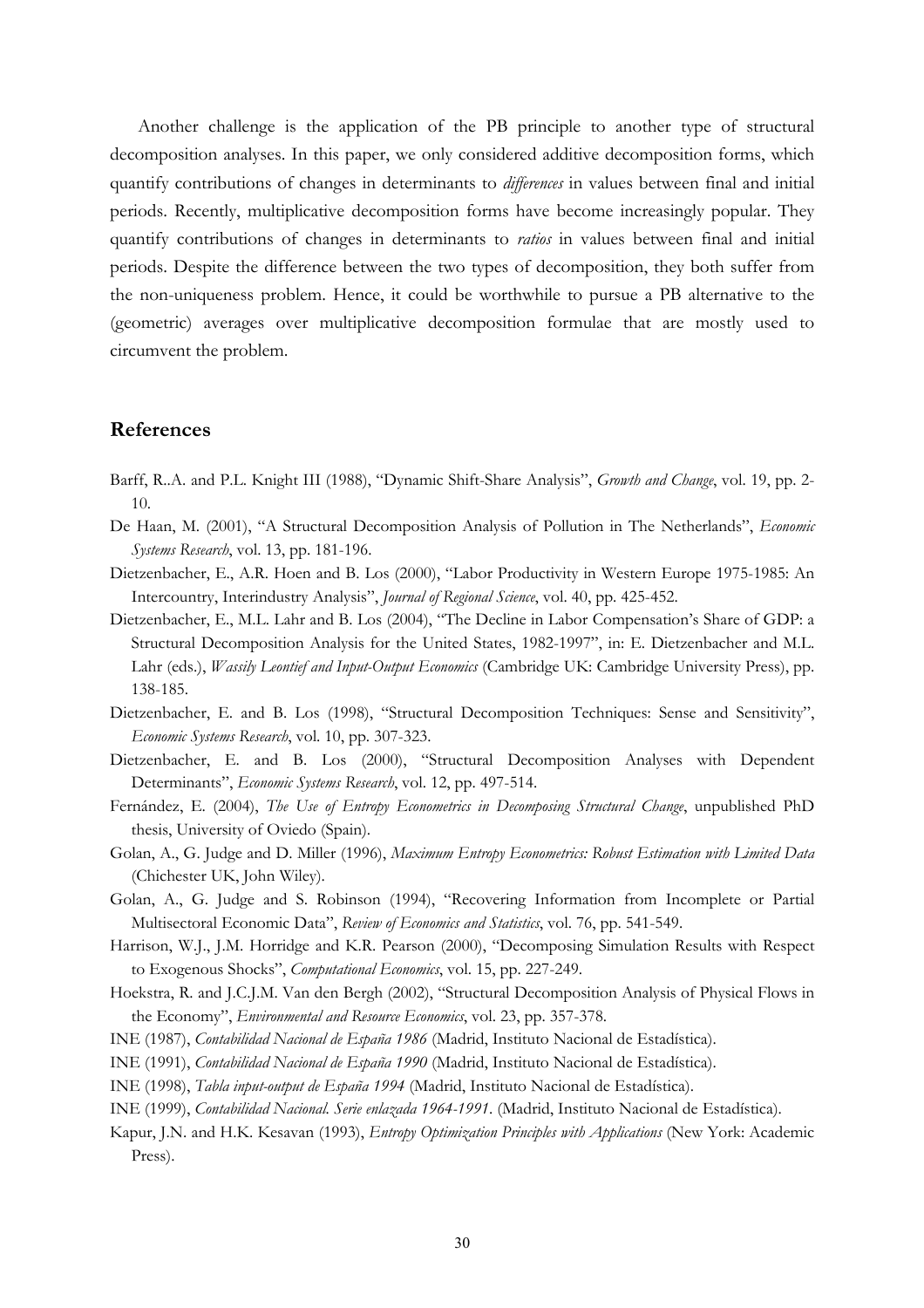- Robinson, S., A. Cattaneo and M. El-Said (2001), "Updating and Estimating a Social Accounting Matrix Using Cross-Entropy Methods", *Economic Systems Research*, vol. 13, pp. 47-64.
- Rose, A. and S. Casler (1996), "Input-Output Structural Decomposition Analysis: A Critical Appraisal", *Economic Systems Research*, vol. 8, pp. 33-62.
- Shannon, J. (1948), "A Mathematical Theory of Communication", *Bell System Technical Bulletin Journal*, vol. 27, pp. 379-423.
- Sun, J.W. (1998), "Changes in Energy Consumption and Energy Intensity: A Complete Decomposition Model", *Energy Economics*, vol. 20, pp. 85-100.

# **Appendix A: Construction of Data for Empirical Illustration**

This appendix briefly depicts the main sources of information consulted for the empirical study in Section 6, as well as the manipulations we had to carry out before we could apply the decomposition analysis to changes in sectoral labor costs in Spain. The original tables for 1980 and 1994 were inconvenient in that they were not directly comparable in several respects, such as their sectoral classification, the prices they were expressed in and the methodology used for their construction. These features will be explained in more detail below.

The first source of the lack of homogeneity in these two tables is due to the fact that the original 1980 table does not include Value Added Tax (VAT), while the table for 1994 does. The Spanish Statistical Institute (INE) published a series of harmonized input-output tables for 1964 to 1991 (INE, 1999) that were homogenized in such a way that they all include VAT. We used the input-output table of 1980 as well as the final demands of 1986 and 1990 (as additional information in Section 6) from this source.

The second problem concerned the different sectoral classifications of the input-output tables. The 1980 table specified 30 sectors, whereas in the 1994 table as many as 57 sectors were distinguished. Aggregation led to a common classification that discerns 21 sectors (see Table A.1), for which price deflators were available (see below). Especially with respect to services sectors, we had to aggregate rather rigorously.<sup>24</sup>

<sup>24</sup> Details can be found in Fernández (2004, pp. 54-60).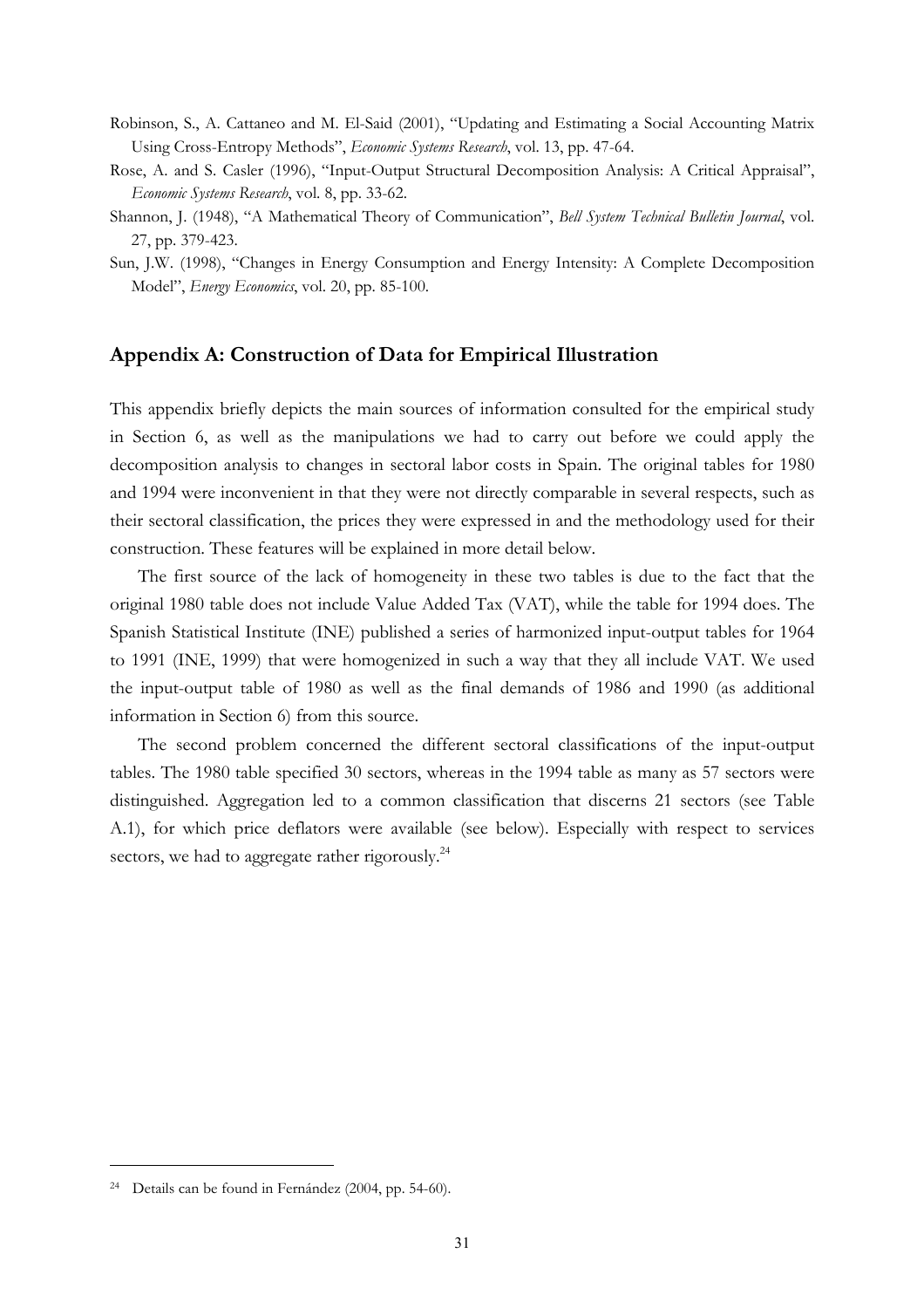|                 | Sector   Name                                       | Sectors in original<br>table for 1980 | Sectors in original table for<br>1994 |  |  |  |  |
|-----------------|-----------------------------------------------------|---------------------------------------|---------------------------------------|--|--|--|--|
| $\mathbf{1}$    | Agriculture                                         | 01                                    | $\mathbf{1}$                          |  |  |  |  |
| $\overline{2}$  | Energy                                              | 06                                    | $2+3+4+5+6+7+8+9+10+11$               |  |  |  |  |
| $\overline{3}$  | Minerals and mining products                        | 13                                    | $12 + 13$                             |  |  |  |  |
| $\overline{4}$  | Non-metallic products                               | 15                                    | $14+15+16+17$                         |  |  |  |  |
| 5               | Chemical products                                   | 17                                    | 18                                    |  |  |  |  |
| 6               | Metallic products excepting<br>transport equipment  | 19                                    | 19                                    |  |  |  |  |
| 7               | Machinery for agriculture and<br>industry           | 21                                    | 20                                    |  |  |  |  |
| 8               | Office equipment, measuring<br>equipment and others | $22 + 25$                             | $21 + 22$                             |  |  |  |  |
| 9               | Transport equipment                                 | 28                                    | $23 + 24$                             |  |  |  |  |
| 10              | Food, drinks and tobacco                            | 36                                    | $25+26+27+28+29$                      |  |  |  |  |
| 11              | Textiles, leather and clothing                      | 42                                    | $30 + 31$                             |  |  |  |  |
| 12              | Paper and derived products                          | 47                                    | $33 + 34$                             |  |  |  |  |
| 13              | Industries not elsewhere classified                 | $48 + 49$                             | $32 + 35 + 36$                        |  |  |  |  |
| 14              | Building materials and<br>construction              | 53                                    | 37                                    |  |  |  |  |
| 15              | Commerce an repairing services                      | 56                                    | $38 + 39$                             |  |  |  |  |
| 16              | Restaurants, hotels and cafes                       | 59                                    | 40                                    |  |  |  |  |
| $\overline{17}$ | Transport services                                  | $611+613+63+67$                       | $41 + 42 + 43 + 44 + 45$              |  |  |  |  |
| 18              | Communications                                      | 69                                    | 46                                    |  |  |  |  |
| 19              | Finance and insurance                               | 71                                    | $47 + 48$                             |  |  |  |  |
| 20              | Real estate and services to<br>companies            | $73 + 75$                             | $49 + 50$                             |  |  |  |  |
| 21              | Other services                                      | $77 + 79 + 86$                        | $51+52+53+54+55+56+57$                |  |  |  |  |

**Table A.1: Sector classification and aggregation scheme** 

The final source of incomparability is related to prices. As a matter of fact, the tables were expressed in current prices. Since a good intertemporal comparison required us to remove any distortions caused by changes in relative price levels rather than changes in quantities of required inputs, we had to apply a deflation procedure. A series of implicit deflators has been computed employing data from the information of sectoral Gross Values Added at market prices, available for several years (INE, 1999). The series were published expressed in current prices ( $\mathbf{gva}_{\text{cump}}$ ) as well as in constant prices of 1986 ( $\text{gva}_{\text{comp}}$ ). This information was used to obtain a deflator for every sector, although it is an admittedly crude procedure. The mathematical expression for these implicit deflators (for sector *i*) is

$$
d_{i,86}^i = \frac{\mathcal{L}^{va}_{\textit{cump},i}}{\mathcal{L}^{va}_{\textit{comp},i}} \tag{A.1}
$$